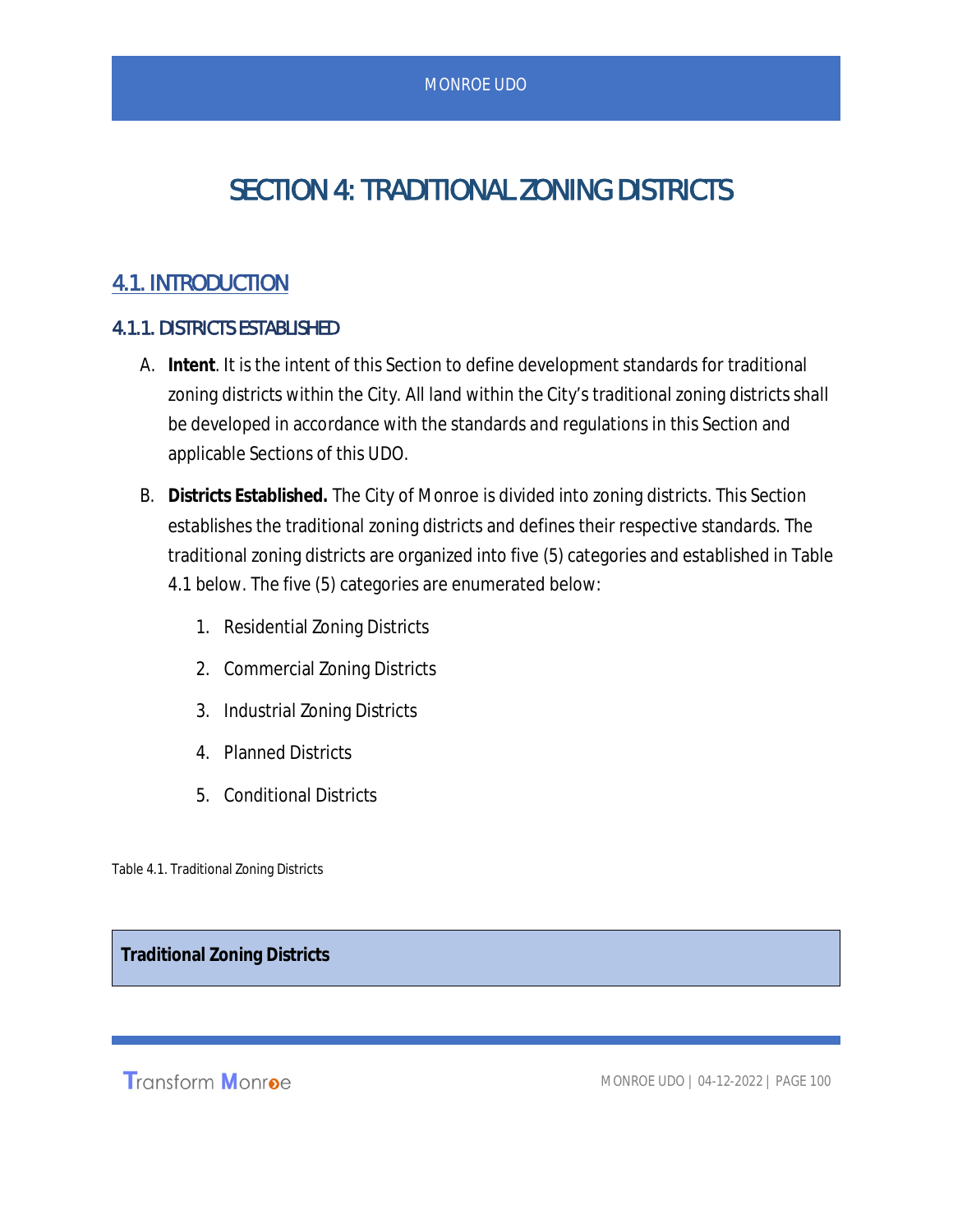| <b>Residential Zoning Districts</b> |                              |                 |
|-------------------------------------|------------------------------|-----------------|
| <b>RR</b>                           | Residential, Rural           | Section 4.2.1   |
| <b>RLD</b>                          | Residential, Low Density     | Section 4.2.21. |
| <b>RMD</b>                          | Residential, Medium Density  | Section 4.2.23. |
| <b>RHD</b>                          | Residential, High Density    | Section 4.2.34. |
| <b>RR</b>                           | Residential, Rural           | Section 4.2.4.  |
| <b>Commercial Zoning Districts</b>  |                              |                 |
| <b>OM</b>                           | Office/Medical               | Section 4.3.1.  |
| <b>NB</b>                           | Neighborhood Business        | Section 4.3.2.  |
| GB                                  | <b>General Business</b>      | Section 4.3.3.  |
| <b>Industrial Zoning Districts</b>  |                              |                 |
| GI                                  | General Industrial           | Section 4.4.1.  |
| HI                                  | Heavy Industrial             | Section 4.4.2.  |
| <b>Planned Districts</b>            |                              |                 |
| <b>PCD</b>                          | Planned Commerce Development | Section 4.5.1.  |

Transform Monroe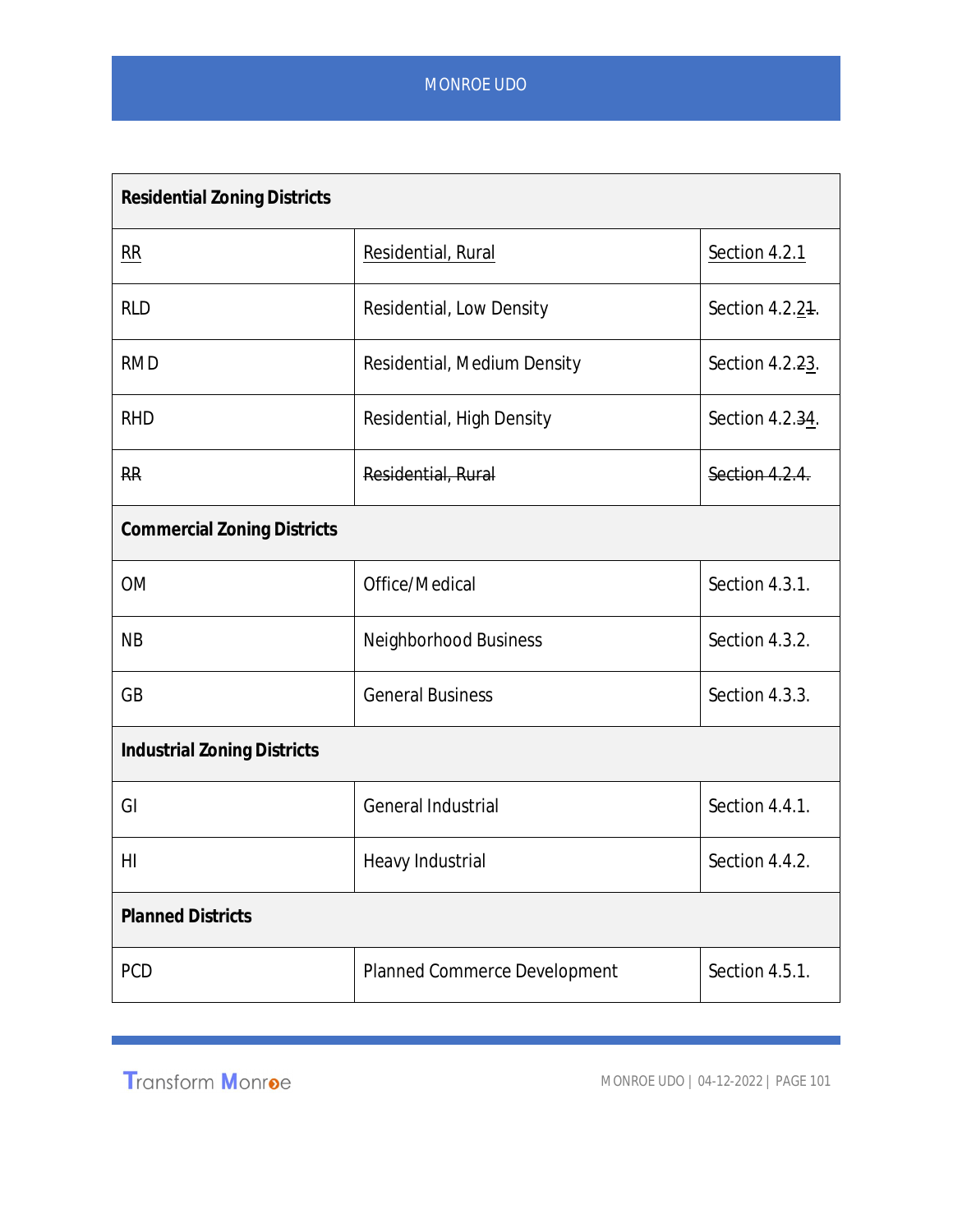| <b>PUD</b>                   | Section 4.5.2.<br><b>Planned Unit Development</b> |                |  |
|------------------------------|---------------------------------------------------|----------------|--|
| <b>Conditional Districts</b> |                                                   |                |  |
| $C-R$                        | Conditional, Residential                          | Section 4.6.E. |  |
| $C-O$                        | Conditional, Office                               | Section 4.6.F. |  |
| $C-C$                        | Conditional, Commercial                           | Section 4.6.G. |  |
| $C-I$                        | Conditional, Industrial                           | Section 4.6.H  |  |
|                              |                                                   |                |  |

- C. **Forward Monroe Plan**. The traditional zoning districts are intended to implement the *Land Use Character Areas* identified in the City's adopted Land Use Plan, Forward Monroe. The Forward Monroe plan identifies ten (10) character areas which are used broadly to describe the shape and form of future development intended for each area. Emphasis is placed on density, scale, compatibility of uses, and the way in which these choices shape the surrounding area. The traditional zoning districts implement the Suburban, Rural, Manufacturing, Logistics and Aerospace, Traditional Development, and portions of the Community Corridor character areas defined in the Forward Monroe plan.
- D. **Groupings**. The traditional zoning districts are categorized into four groupings (residential, business, industrial, and planned). Within the four groupings exist zoning districts which implement the character areas as defined in the Forward Monroe plan. The standards for each zoning district are defined and enumerated in the Section 4.1.2: Grouping of Districts, below.

Transform Monroe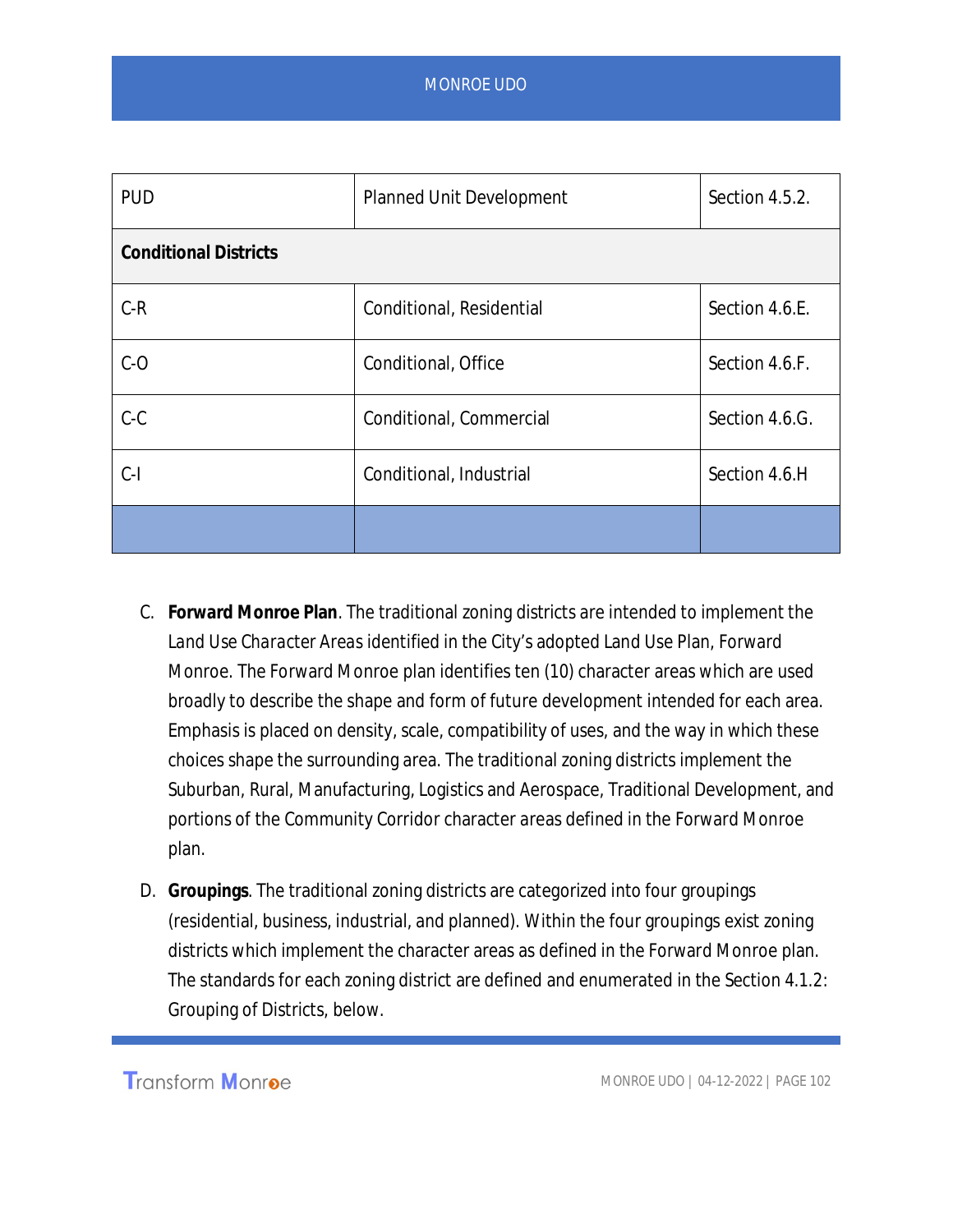## 4.1.2. GROUPING OF DISTRICTS

- A. **Residential.** Where the phrases "all residential districts", "residential districts", "zoned residentially", and "residentially zoned" are used in this UDO, the phrases shall be construed to include:
	- 1. RR Residential, Rural
	- 2. RLD Residential, Low Density
	- 3. RMD Residential, Medium Density
	- 4. RHD Residential, High Density
- B. **Commercial**. Where the phrases "all commercial districts", "office and commerce districts", and "commercially zoned" are used in this UDO, the phrases shall be construed to include:
	- 1. OM Office/Medical
	- 2. NB Neighborhood Business
	- 3. GB General Business
- C. **Industrial.** Where the phrases "all industrial districts", "industrially zoned", and "zoned industrial" are used in this UDO, the phrases shall be construed to include:
	- 1. GI Industrial, General
	- 2. HI Industrial, Heavy
- D. **Planned.** Where the phrases "all planned districts", "planned districts", and "planned developments" are used in this UDO, the phrases shall be construed to include:
	- 1. PCD Planned Commerce Development
	- 2. PUD Planned Unit Development

**Transform Monroe**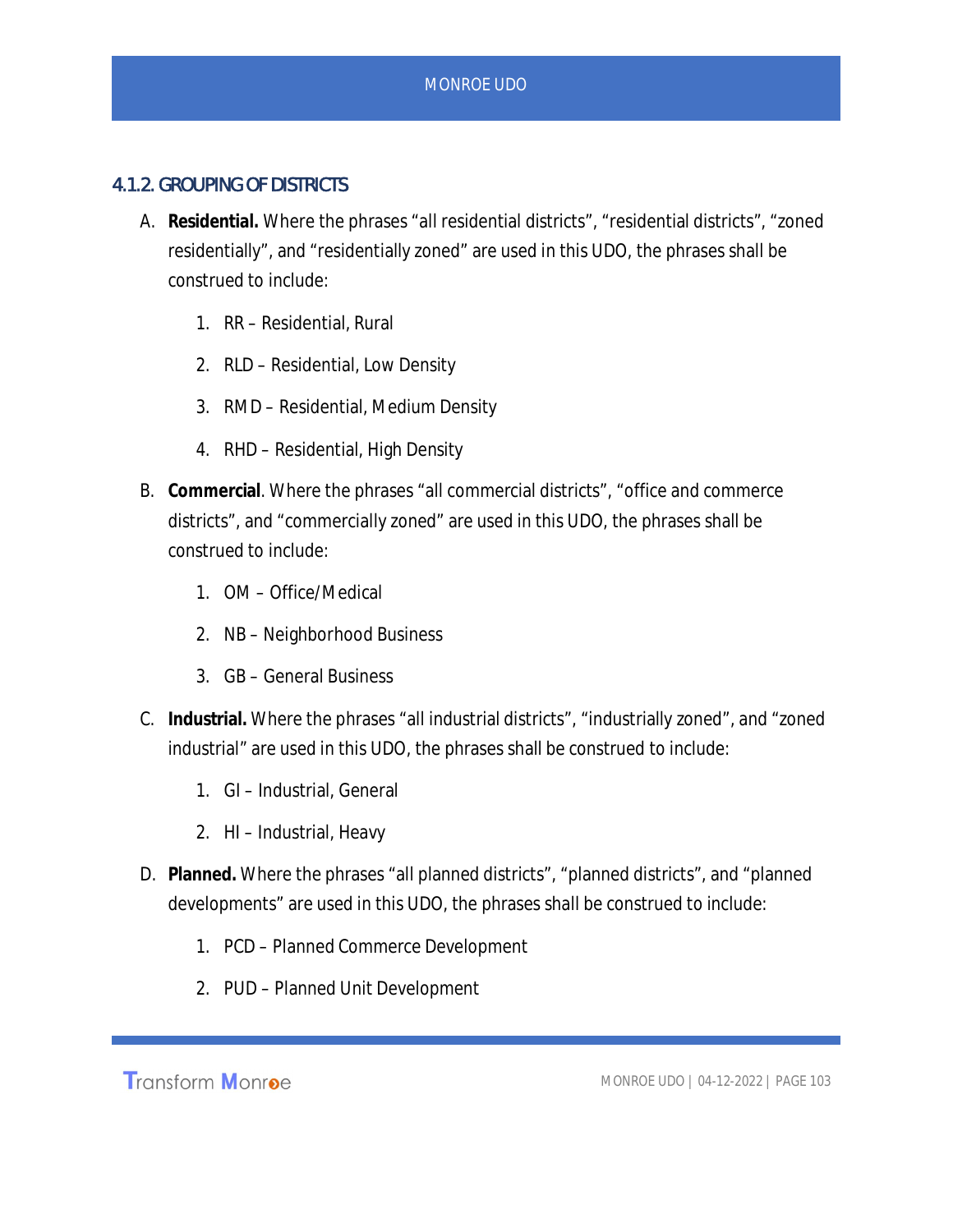- E. **Conditional.** Where the phrases "all conditional districts", "zoned conditional", and "conditionally zoned" are used in this UDO, the phrases shall be construed to include:
	- 1. C-R Conditional, Residential
	- 2. C-O Conditional, Office
	- 3. C-C Conditional, Commercial
	- 4. C-I Conditional, Industrial
- F. **Districts Distinguished.** The City allows for different groupings of traditional base zoning districts, planned districts, and conditional districts which may be approved through a zoning map amendment (rezoning), subject to Section 3.4.6: Zoning Map Amendment, of this UDO.
	- 1. **Residential, Commercial and Industrial**. The Traditional Residential, Commercial and Industrial Zoning Districts are base zoning districts which subject future development in the district to all required development standards and regulations applicable to that district, as required in this UDO. These standards are defined in Section 4.2: Residential Zoning Districts, Section 4.3: Commercial Zoning Districts, and Section 4.4: Industrial Zoning Districts.
	- 2. **Planned**. The Planned Districts reclassify land to a planned district (PCD or PUD). A planned district requires a Planned Development Master Plan pursuant to Section 3.4.7: Planned Developments. The Planned Development Master Plan is a binding site plan and all future development must comply with the applicable development standards set forth in the Planned Development Master Plan. Planned Districts allow for more flexibility of development standards through customized planned development standards and deviations from design standards requirements set forth in this UDO, but not from permissible uses.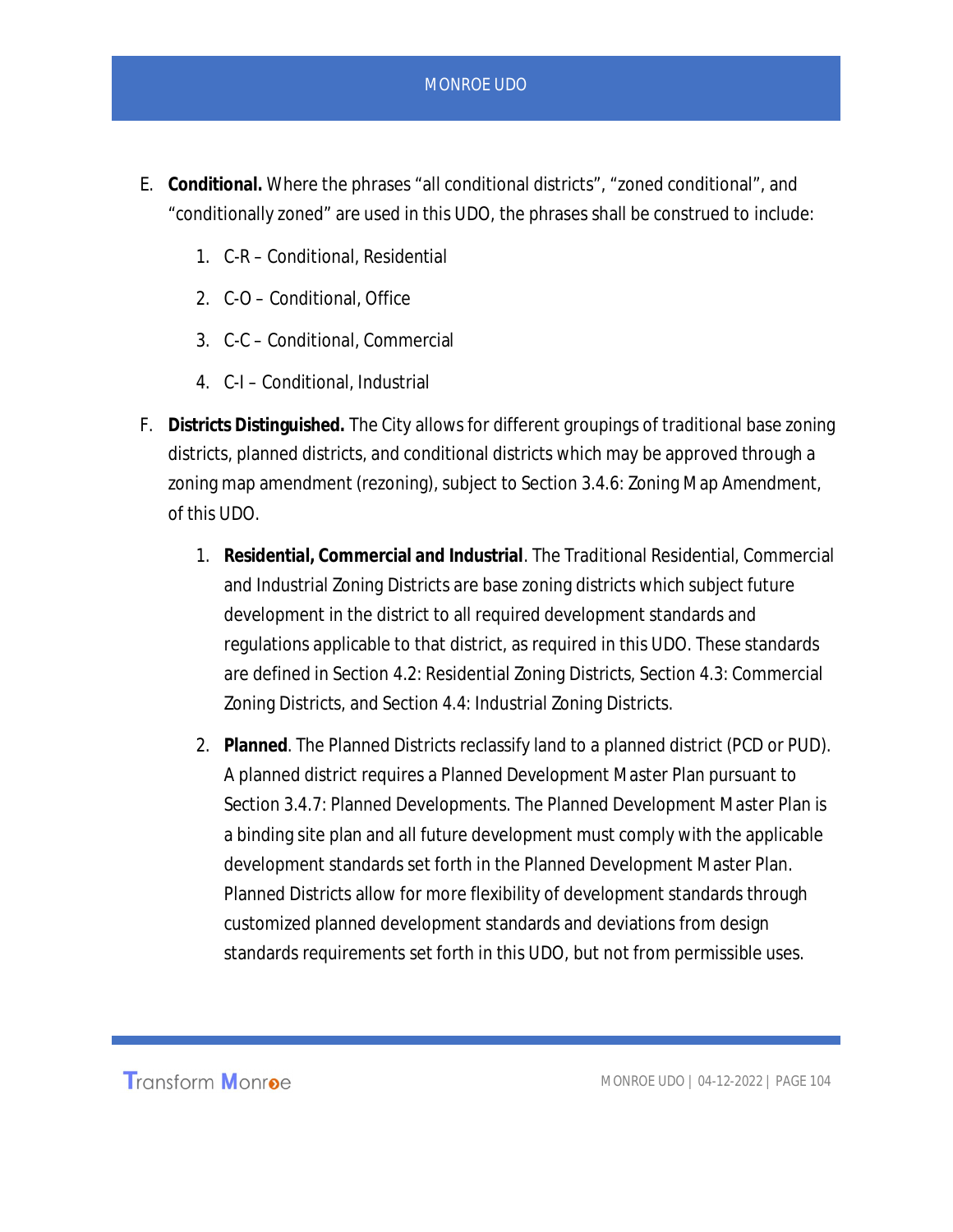3. **Conditional.** Consistent with N.C.G.S. § 160D-703, the Conditional Districts reclassify land to a conditional district that is parallel to the base traditional zoning district. As part of a reclassification to a conditional district, future development is subjected to the same development standards as the base district, except as modified by conditions that are agreed to by the owner. These may also include and incorporate proposed modifications to permitted uses or development standards. Conditions and site-specific standards imposed in a conditional district shall be limited to those that address the conformance of the development and use of the site to this UDO, the City's plans, or the impacts reasonably expected to be generated by the development or use of the site. Conditional districts are further defined in Section 4.6: Conditional Districts.

\*\*\*THIS PORTION OF PAGE INTENTIONALLY BLANK\*\*\*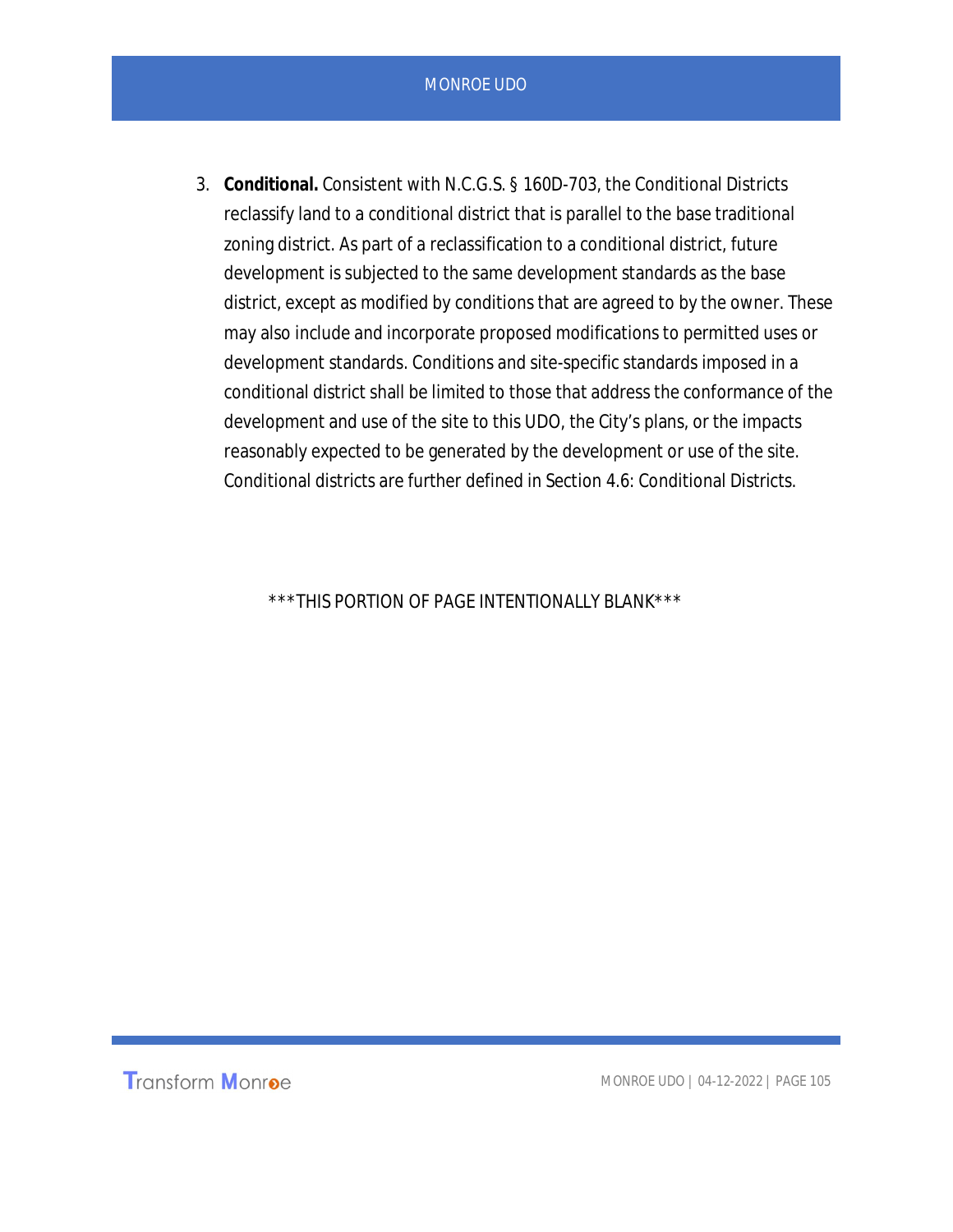## 4.2. RESIDENTIAL ZONING DISTRICTS

- A. **Purpose and Intent.** The residential zoning districts are intended to provide a safe and healthy environment for residents to live. Uses which are detrimental to the residential nature of these districts are discouraged. More specifically, the residential zoning districts intend to:
	- 1. Implement the residential and suburban land use character areas identified in the Forward Monroe plan;
	- 2. Permit a variety of residential uses, public and institutional uses, and other supporting uses;
	- 3. Promote open space and recreational opportunities for residents;
	- 4. Offer a range of densities and housing stock to allow for a sustainable mix of residential development, diversity and affordability;
	- 5. Ensure adequate light, air, and privacy for all dwellings;
	- 6. Preserve existing community character while providing for new infill development consistent with the Forward Monroe plan; and
	- 7. Discourage uses that would substantially interfere or would be unsupportive of the character of the district. Compatible uses may be permitted per Section 7: Permissible Uses and Standards.

The three (3) residential zoning districts are listed in Table 4.2, and their standards enumerated, in the Sections below.

B. **Uses.** The residential zoning districts permit residential uses and compatible public and institutional uses. The residential districts allow for a diverse range of housing stock and compatible uses across three (3) residential districts: Residential, Low Density (RLD), Residential, Medium Density (RMD), and Residential, High Density (RHD).

**Transform Monroe**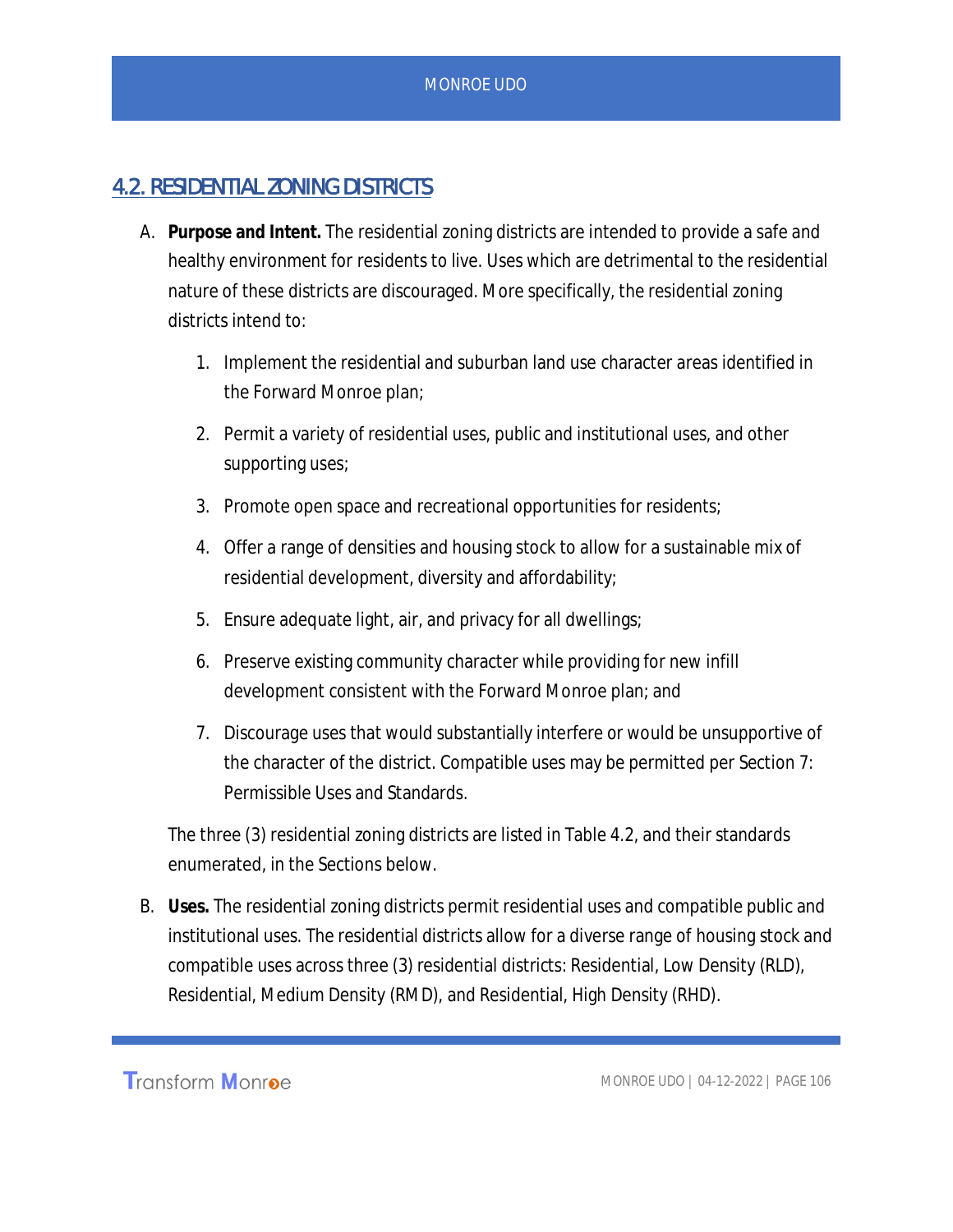C. **Design Standards**. Consistent with N.C.G.S. § 160D-702(b), certain residential development may need to comply with applicable design standards provided for in Section 8.7: Design Standards, of this UDO.

| Residential    |                             |
|----------------|-----------------------------|
| $\frac{RR}{4}$ | Residential, Rural          |
| <b>RLD</b>     | Residential, Low Density    |
| <b>RMD</b>     | Residential, Medium Density |
| <b>RHD</b>     | Residential, High Density   |
| <b>RR</b>      | Residential, Rural          |

## 4.2.1 RR – RESIDENTIAL, RURAL

- A. **Intent.** The Residential Rural (RR) district is intended to implement the rural land use character area as defined in the Forward Monroe plan. This district is designed to accommodate single family residential development in areas within the City of Monroe which may not be served by public water or sewer and are not appropriate for higher densities and or those areas of a rural nature. RR is intended to allow for single family homes on larger lots and may permit compatible uses as permitted in Section 7: Permissible Uses and Standards.
- B. **Standards**. The standards that apply to RR districts, which are intended to protect the character of the rural land use area and promote larger lot single family residential development, are defined in Table 4.2.41. below.
- C. **Density**. Maximum permitted density is one (1) dwelling unit per acre.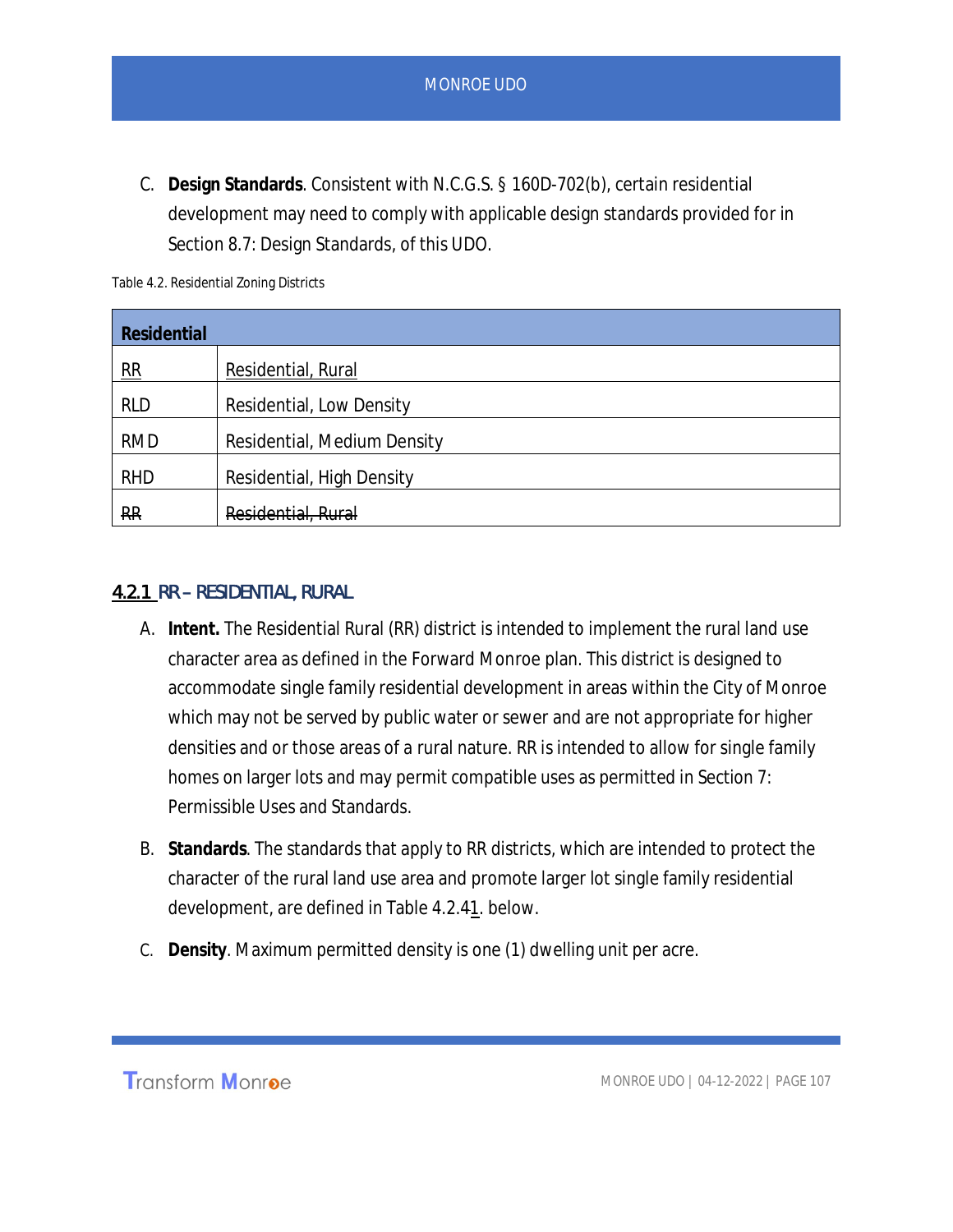#### Table 4.2.41. RR District Development Standards Table

|                         |                                                                                                                                                                                                                                                                                                        | RR District Development Standards Table |  |
|-------------------------|--------------------------------------------------------------------------------------------------------------------------------------------------------------------------------------------------------------------------------------------------------------------------------------------------------|-----------------------------------------|--|
| <b>Building Height</b>  |                                                                                                                                                                                                                                                                                                        | Maximum 2-3 Stories                     |  |
| Density                 |                                                                                                                                                                                                                                                                                                        | Maximum 1 Unit / Acre                   |  |
|                         | Front (Street)                                                                                                                                                                                                                                                                                         | 50'                                     |  |
|                         |                                                                                                                                                                                                                                                                                                        | 20' (interior lot)                      |  |
| Setbacks <sup>1</sup>   | Side                                                                                                                                                                                                                                                                                                   | 40' (corner lot)                        |  |
|                         | Rear                                                                                                                                                                                                                                                                                                   | 25'                                     |  |
|                         | Width                                                                                                                                                                                                                                                                                                  | 100' Minimum                            |  |
| Lot                     | Area                                                                                                                                                                                                                                                                                                   | 40,000 Square Feet Minimum              |  |
|                         | Coverage                                                                                                                                                                                                                                                                                               | 30% Maximum                             |  |
| Open Space              |                                                                                                                                                                                                                                                                                                        | N/A                                     |  |
| Additional<br>Standards | $1$ In any area that is located outside of a designated floodplain, but where a stream<br>is located, no building or fill may be located within a distance of the stream bank<br>equal to five times the width of the stream at the top of the bank, or 35 feet on<br>each side, whichever is greater. |                                         |  |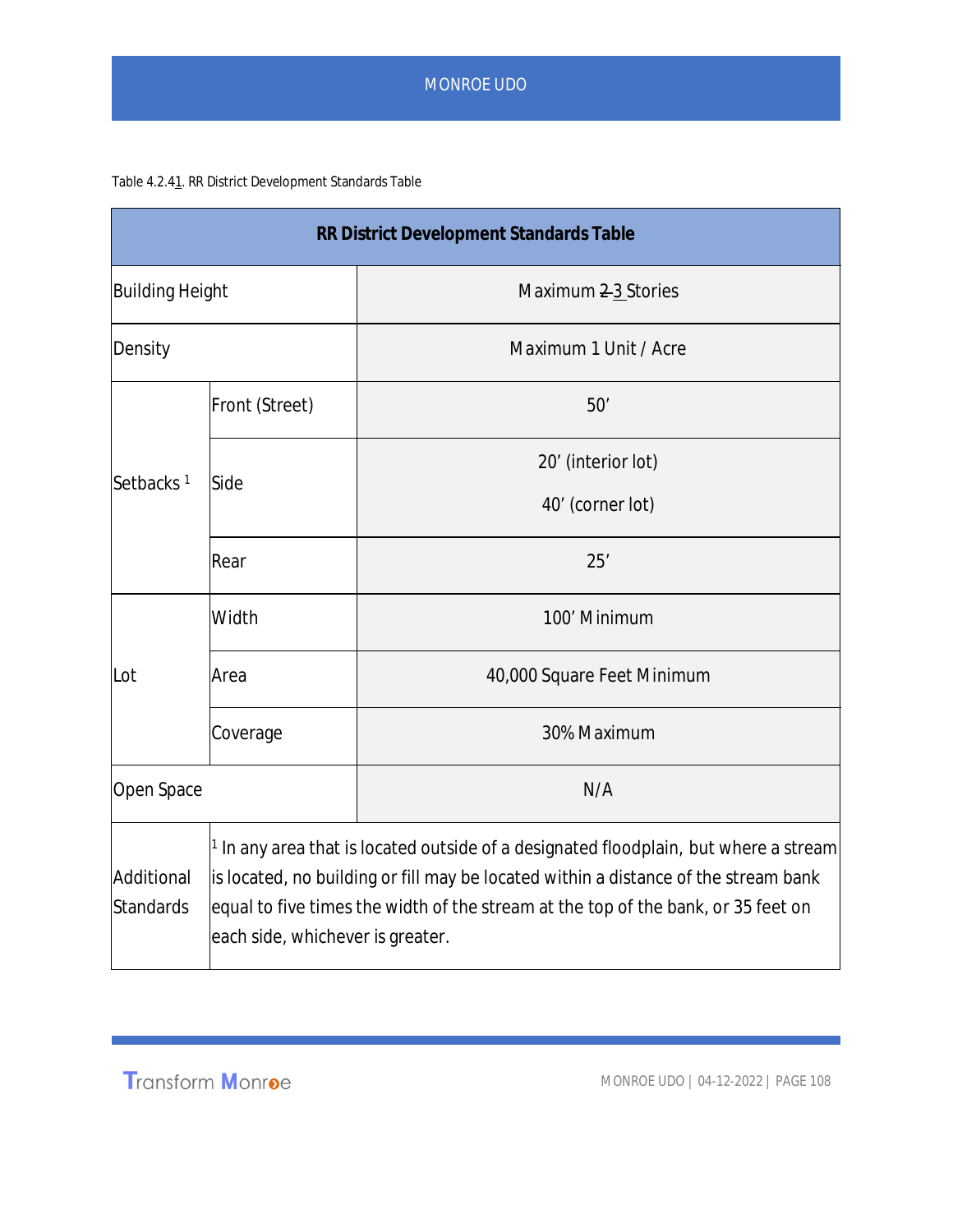#### **4.2.21. RLD – RESIDENTIAL LOW DENSITY**

- A. **Intent.** The Residential Low Density (RLD) district is intended to implement the rural land use character area as defined in the Forward Monroe plan. This district is designed to accommodate single family residential development in areas within the City of Monroe which may not be served by public water or sewer and are not appropriate for higher densities. RLD is intended to allow for single family homes on larger lots and may permit compatible uses as permitted in Section 7: Permissible Uses and Standards.
- B. **Standards**. The standards that apply to RLD districts, which are intended to protect the character of the rural land use area and promote larger lot single family residential development, are defined in Table 4.2.24. below.
- C. **Density**. Maximum permitted density is two (2) dwelling units per acre.

| RLD District Development Standards Table |                |                          |
|------------------------------------------|----------------|--------------------------|
| <b>Building Height</b>                   |                | <b>Maximum 3 Stories</b> |
| Density                                  |                | Maximum 2 Units / Acre   |
| Setbacks <sup>1</sup>                    | Front (Street) | 25'                      |
|                                          | Side           | 15' (interior lot)       |
|                                          |                | 20' (corner lot)         |
|                                          | Rear           | 20' (interior lot)       |
|                                          |                | 25' (through lot)        |

Table 4.2.21. RLD District Development Standards Table

**Transform Monroe**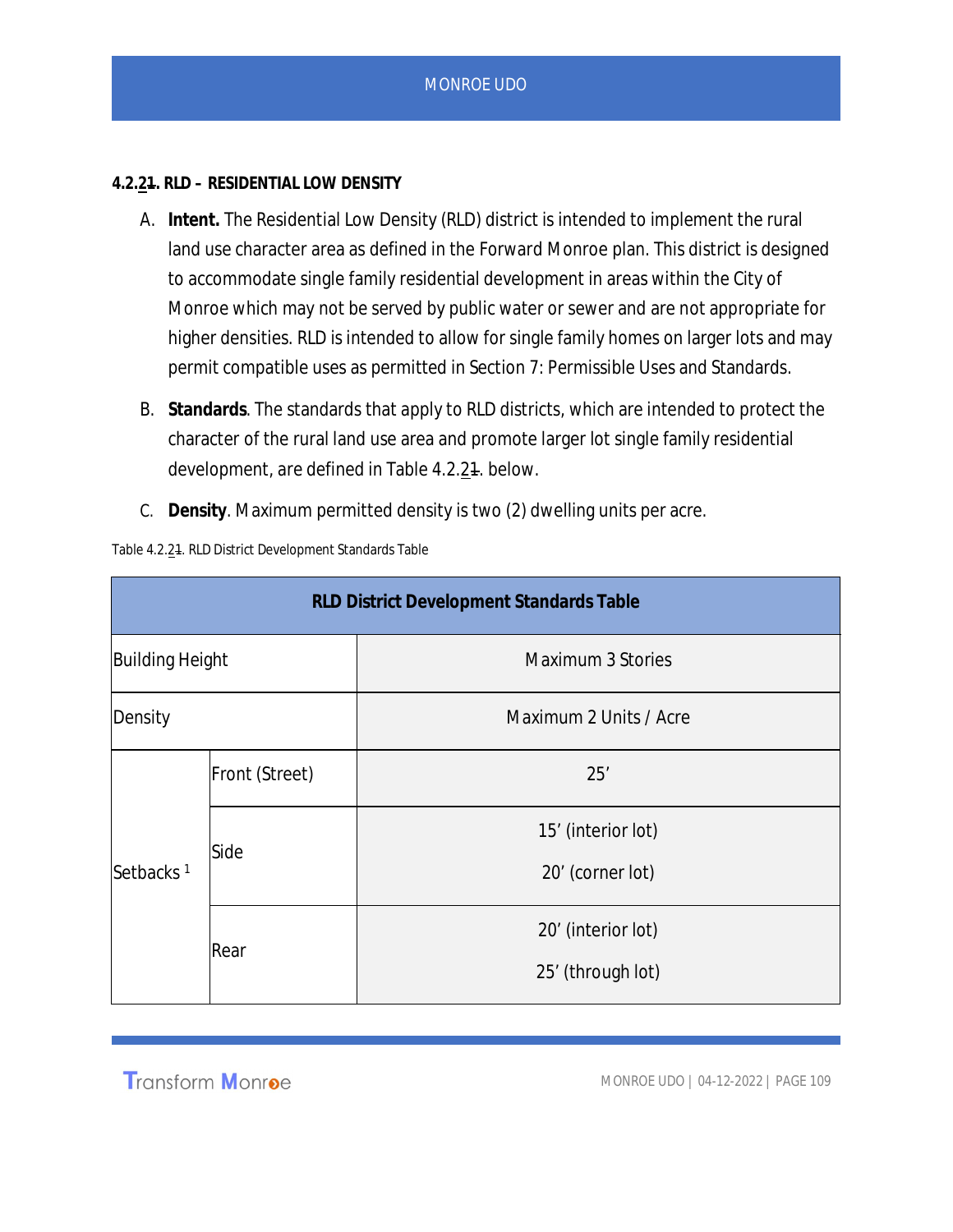|                                | Width                                                                                                                                                                                                                                                                                              | 100' Minimum                |  |
|--------------------------------|----------------------------------------------------------------------------------------------------------------------------------------------------------------------------------------------------------------------------------------------------------------------------------------------------|-----------------------------|--|
| Lot                            | Area                                                                                                                                                                                                                                                                                               | 20,000 Square Feet Minimum  |  |
|                                | Coverage                                                                                                                                                                                                                                                                                           | 20% Maximum                 |  |
| Open Space                     |                                                                                                                                                                                                                                                                                                    | See Section 8.8: Open Space |  |
| Additional<br><b>Standards</b> | In any area that is located outside of a designated floodplain, but where a stream<br>is located, no building or fill may be located within a distance of the stream bank<br>equal to five times the width of the stream at the top of the bank, or 35 feet on<br>each side, whichever is greater. |                             |  |

### 4.2.32. RMD – RESIDENTIAL MEDIUM DENSITY

- A. **Intent**. The Residential Medium Density (RMD) district is intended to implement the suburban land use character area as defined in the Forward Monroe plan. RMD allows for a neighborhood development pattern and is intended to allow for a mix of housing types, including single family detached, townhouses/attached single family, and may permit compatible uses as permitted in Section 7: Permissible Uses and Standards.
- B. **Standards**. The standards that apply to RMD districts, which are intended to promote a neighborhood development pattern, including a mixture of single family detached and attached homes, are defined in Table 4.2.32. below.
- C. **Density.** Maximum permitted density is three (3) dwelling units per acre, by-right. A maximum four (4) dwelling units per acre may be approved if an applicant qualifies for Cluster Development.

**Transform Monroe**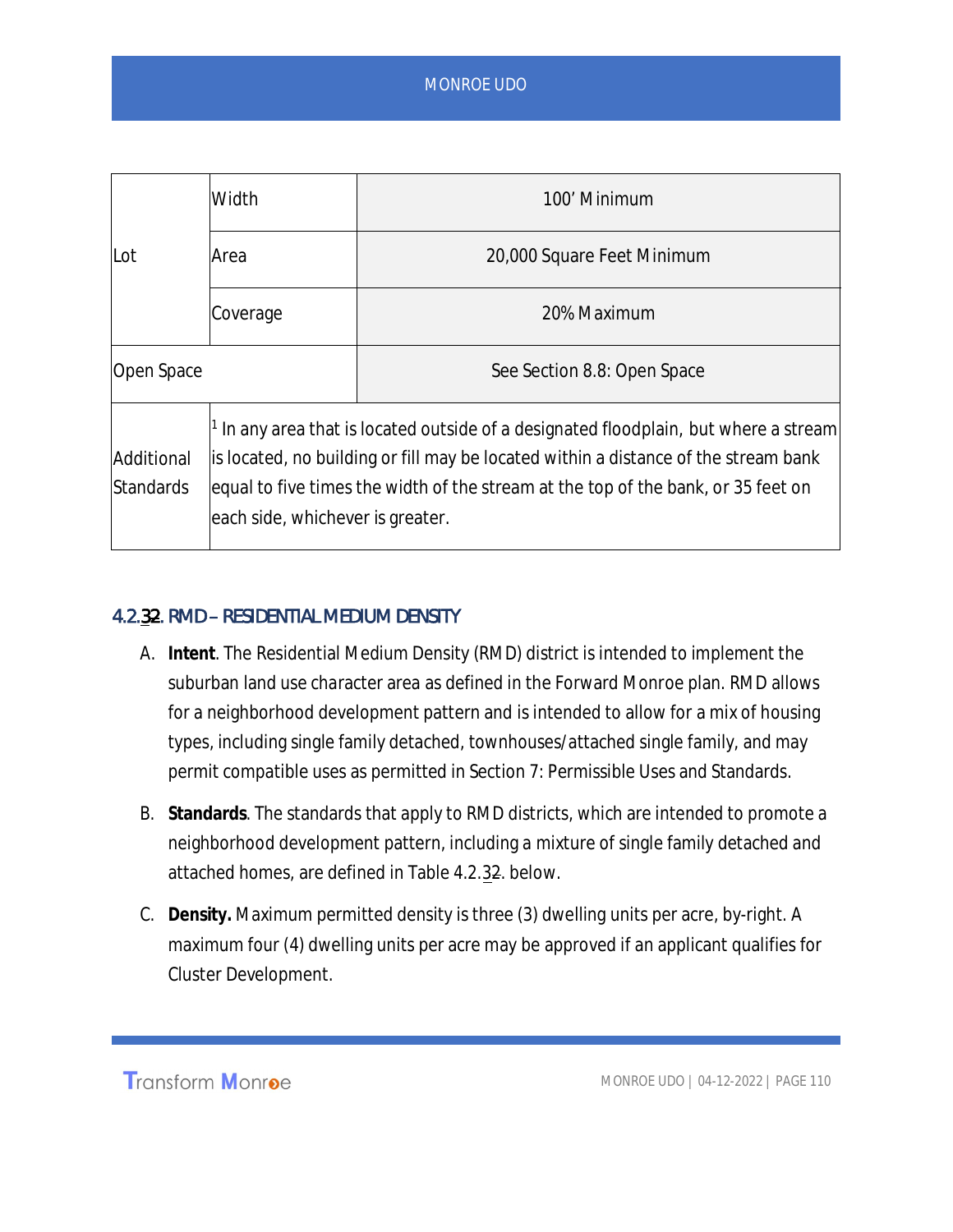- D. **Cluster Development**. Cluster development within the RMD district is permitted if an applicant consents in writing to the single family design guidelines as defined in Section 8.7.2: Single Family Design Guidelines. Cluster development shall be a minimum five (5) acres in size. Cluster development allows an applicant to qualify for reduced minimum lot sizes per Table 4.2.23.1 and an increase in permitted density to a maximum of four (4) dwelling units per acre. In accordance with Section 3.4.15: Major Subdivision Preliminary Plat, cluster developments shall meet all requirements for a subdivision, site plan and all other applicable City ordinances and this UDO, except as otherwise provided for in Section 4.2.23.D.
	- 1. **Open Space**. Cluster developments shall designate at least 30% of the site for contiguous open space as defined in Section 8.8.E. The locations of the open space shall be reviewed at the time of rezoning and be dependent upon the internal layout of the project and the adjacent uses. Where properties do not require rezoning, open space shall be reviewed as part of the subdivision preliminary plat. Internally located open space may be needed to compliment a conservation subdivision form, while perimeter open space may be needed to provide a transition or separation from an adjacent lower density residential or agricultural use. Open space areas may be used for the buffering required in Section 4.2.32.D.4 of this UDO.
	- 2. **Connectivity**. Neighborhoods are to be interconnected and connect to adjacent neighborhood. Flexibility for connections shall be provided to preserve on-site environmental resources and preservation areas. Internal connections shall occur through streets and multimodal connections.
	- 3. **Mixture of Housing (Lot) Types**. Each cluster development shall contain at least three (3) different housing types from Table 4.2.23.1. No less than 20% and no more than 60% should be provided of one housing type or lot size out of the housing types to be provided: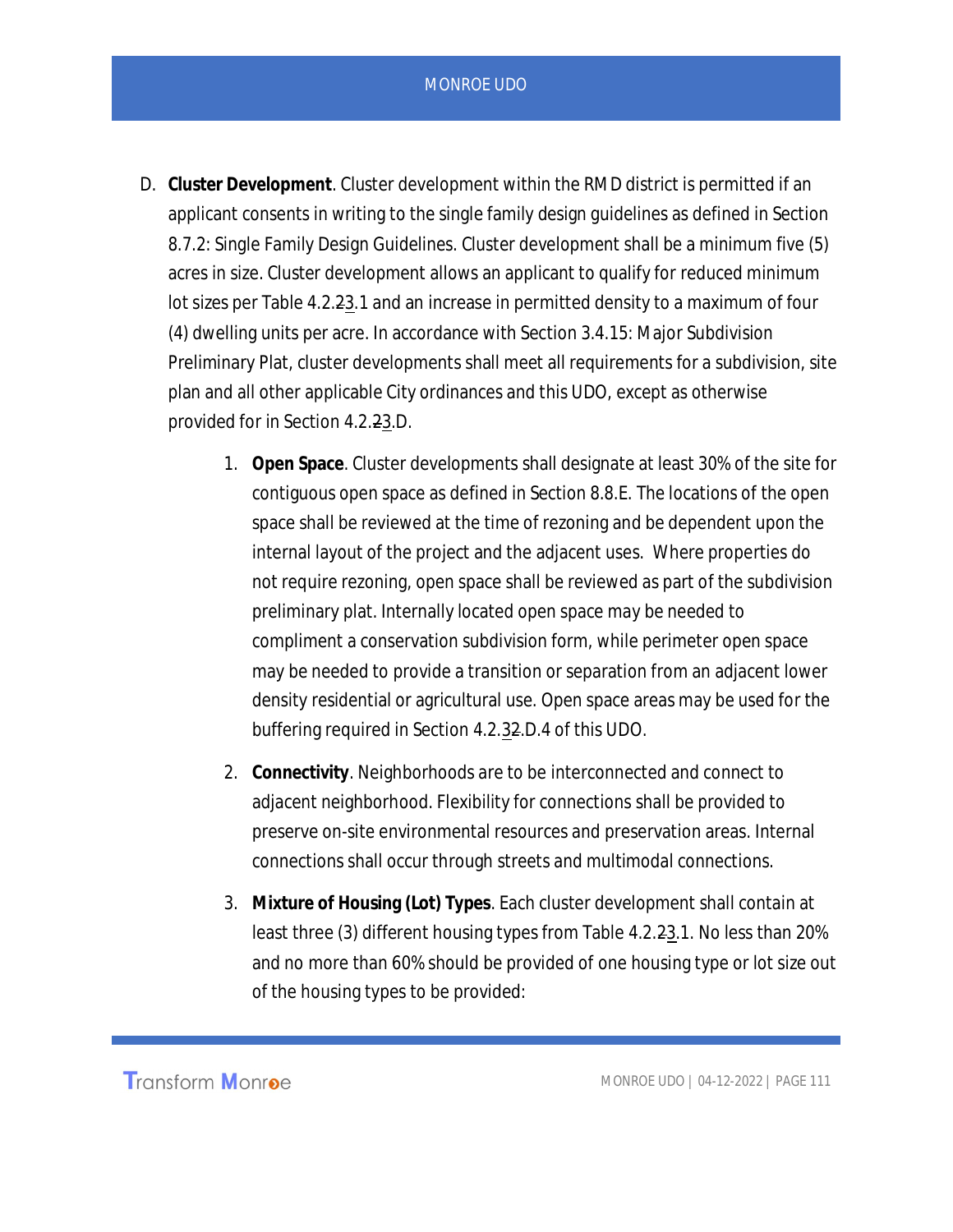Table 4.2.23.1. Mix of Housing Types

| <b>Type</b>                                | <b>Lot Size</b>                                                                                                                           | Minimum Lot<br>Width | Lot<br>Arrangement/Placement                                              |
|--------------------------------------------|-------------------------------------------------------------------------------------------------------------------------------------------|----------------------|---------------------------------------------------------------------------|
| Perimeter<br>Lot/Estate House              | 20,000 Square<br>Feet - 1 Acre                                                                                                            | 150'                 |                                                                           |
| Single-Family<br>Residential Type 1        | $10,000 - 20,000$<br><b>Square Feet</b>                                                                                                   | 75'                  |                                                                           |
| Single-Family<br><b>Residential Type 2</b> | $8,000 - 10,000$<br>Square Feet                                                                                                           | 70'                  | Internal to site (i.e. not on<br>periphery of boundary of<br>development) |
| Single-Family<br><b>Residential Type 3</b> | $6,500 - 8,000$<br>Square Feet                                                                                                            | 50'                  | Internal to site; no more<br>than 20% of the total<br>housing units       |
| Single-Family<br>Attached<br>Residential   | N/A for single-family attached<br>(townhome - 3 or more attached<br>units) and two family residential<br>duplex/villa (2 attached units). |                      | Internal to site; no more<br>than 20% of the total<br>housing units       |

4. **Buffering**. See Section 8.3.

Table 4.2.23.2. RMD District Development Standards Table

| RMD District Development Standards Table |                                                                       |  |
|------------------------------------------|-----------------------------------------------------------------------|--|
| <b>Building Height</b>                   | Maximum 3 Stories                                                     |  |
| Density                                  | Maximum 3 Units / Acre (By-Right)<br>Maximum 4 Units / Acre (Cluster) |  |

Transform Monroe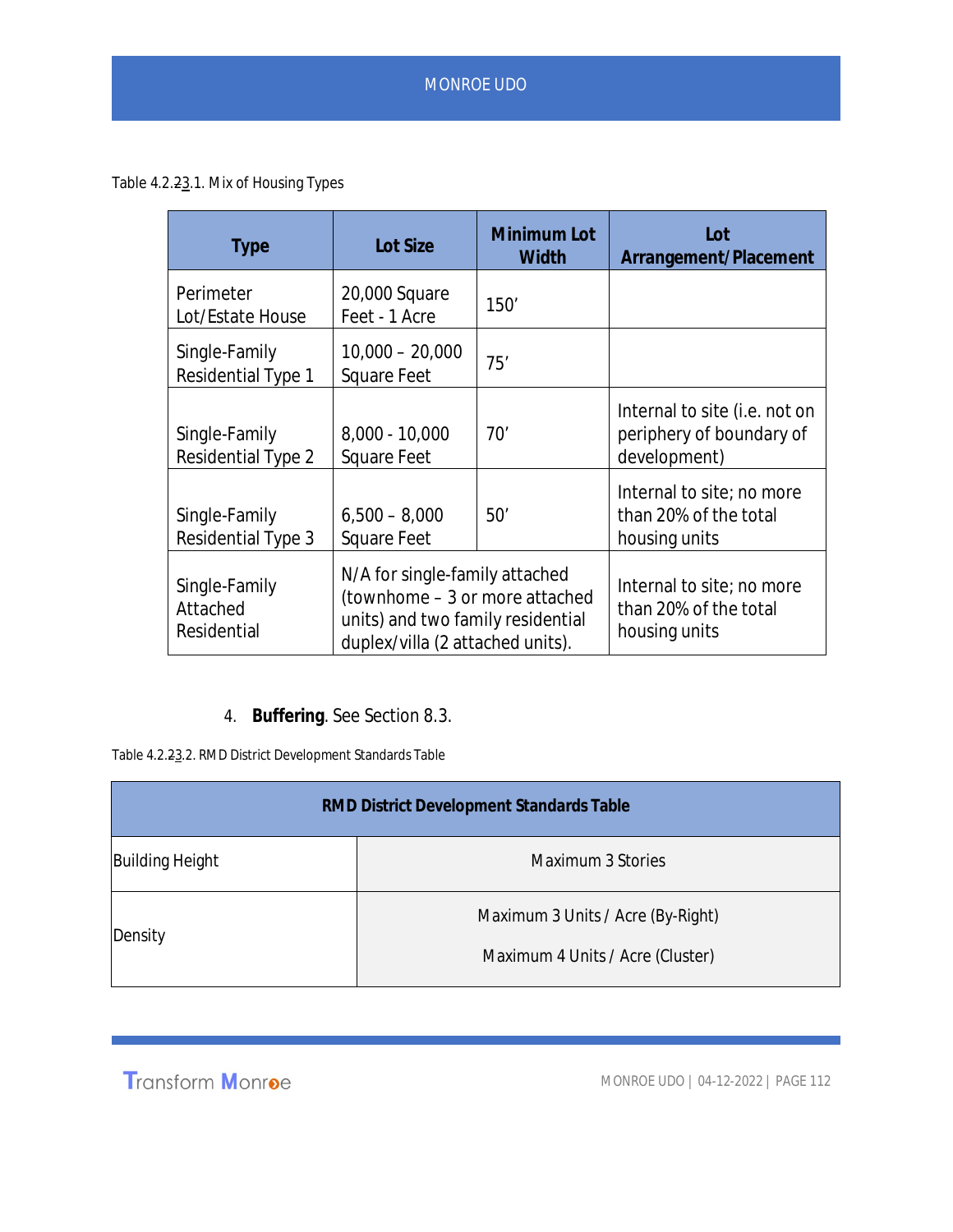| Setbacks <sup>1</sup>   | Front (Street)                                                                                                                                                                                                                                                                                                                                                                                                                            | 20'<br>May be reduced to 15' where a common parking area is provided<br>(no driveway/garage)          |  |
|-------------------------|-------------------------------------------------------------------------------------------------------------------------------------------------------------------------------------------------------------------------------------------------------------------------------------------------------------------------------------------------------------------------------------------------------------------------------------------|-------------------------------------------------------------------------------------------------------|--|
|                         | Side                                                                                                                                                                                                                                                                                                                                                                                                                                      | 10' (interior lot)<br>15' (corner lot)                                                                |  |
|                         | Rear                                                                                                                                                                                                                                                                                                                                                                                                                                      | 10' (interior lot)<br>20' (through lot)                                                               |  |
| Lot                     | Width <sup>2</sup>                                                                                                                                                                                                                                                                                                                                                                                                                        | 75' Minimum                                                                                           |  |
|                         | Area                                                                                                                                                                                                                                                                                                                                                                                                                                      | 12,000 Square Feet Minimum (By-Right)<br>5,000 Square Feet Minimum (Cluster) (Refer To Table 4.2.2.1) |  |
|                         | Coverage                                                                                                                                                                                                                                                                                                                                                                                                                                  | 40% Maximum<br>50% Maximum (Townhomes / Attached and Duplex / Triplex /<br>Quadplex)                  |  |
| Open Space              |                                                                                                                                                                                                                                                                                                                                                                                                                                           | See Section 8.8: Open Space                                                                           |  |
| Additional<br>Standards | $1$ In any area that is located outside a designated floodplain, but where a stream is<br>located, no building or fill may be located within a distance of the stream bank equal to<br>five times the width of the stream at the top of the bank or 35 feet on each side,<br>whichever is greater.<br>$^{\vert 2}$ Lot width minimum requirements shall not apply to townhomes/attached single family<br>or duplex/triple/quadplex units. |                                                                                                       |  |

Transform Monroe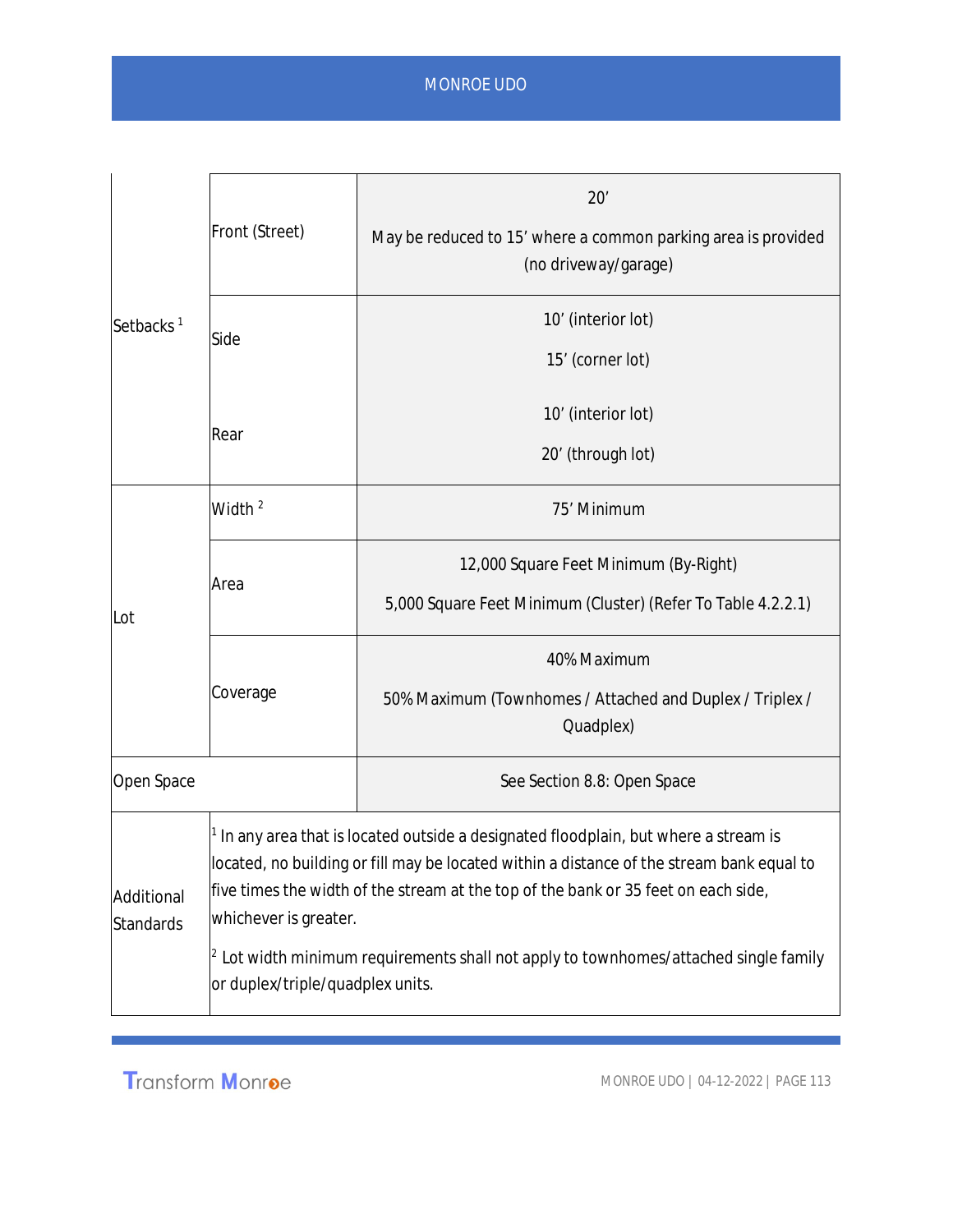## 4.2.34. RHD – RESIDENTIAL HIGH DENSITY

- A. **Intent.** The Residential High Density (RHD) district allows for a more dense development pattern and is intended to allow for a mixture of housing types, including multifamily. The RHD zoning district is intended to be utilized in areas that feature a design and scale that encourage townhouse/attached single family, duplex/triplex/quadplex, and multifamily development and may permit compatible uses as permitted in Section 7: Permissible Uses and Standards.
- B. **Standards**. The standards that apply to RHD districts, which are intended to promote more dense development featuring attached residential and multifamily, are defined in Table 4.2.34. below.
- C. **Density**. Maximum permitted density is ten (10) dwelling units per acre.
- D. **Design Standards**. Multifamily developments may require additional design standards in accordance with Section 8.7: Design Standards, of this UDO.

| Table 4.2.34. RHD District Development Standards Table |  |  |
|--------------------------------------------------------|--|--|
|                                                        |  |  |

| RHD District Development Standards Table |                |                                                                                                                                                                           |
|------------------------------------------|----------------|---------------------------------------------------------------------------------------------------------------------------------------------------------------------------|
| <b>Building Height</b>                   |                | Maximum 4 Stories                                                                                                                                                         |
| Density                                  |                | Maximum 10 Units / Acre                                                                                                                                                   |
| Setbacks <sup>1</sup><br>Side            | Front (Street) | 15' non-multifamily residential structures<br>20' for multifamily and non-residential structures or where off-street<br>parking (driveway, garage or similar) is provided |
|                                          |                | 5' (interior lot)<br>15' (corner lot)                                                                                                                                     |

**Transform Monroe**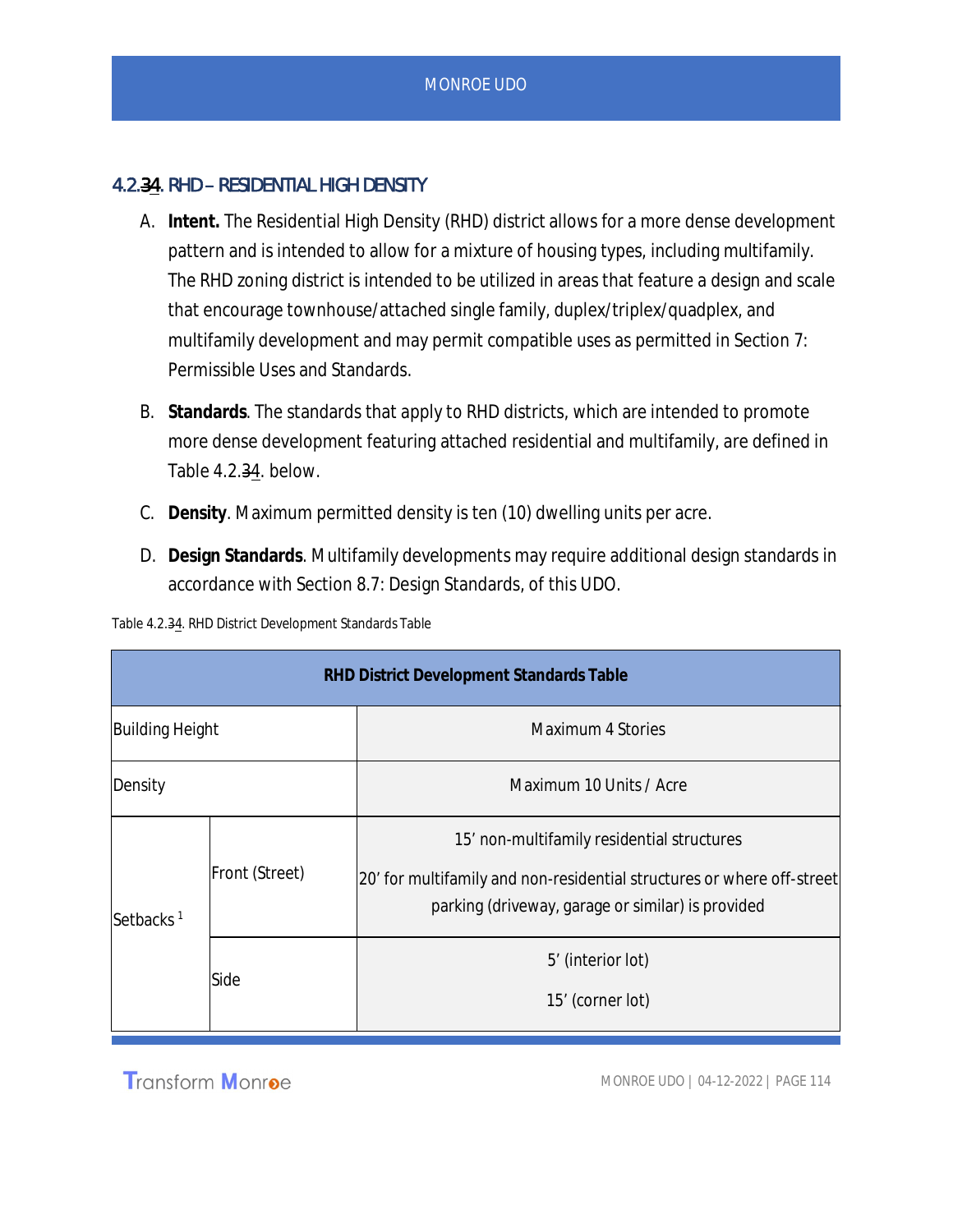|                                | Rear                                                                                                                                                                                                                                                                                                                                                                                       | 10' (interior lot)<br>20' (through lot)                                                           |
|--------------------------------|--------------------------------------------------------------------------------------------------------------------------------------------------------------------------------------------------------------------------------------------------------------------------------------------------------------------------------------------------------------------------------------------|---------------------------------------------------------------------------------------------------|
| Lot                            | Width $2$                                                                                                                                                                                                                                                                                                                                                                                  | 50' Minimum                                                                                       |
|                                | Area                                                                                                                                                                                                                                                                                                                                                                                       | 5,000 Square Feet Minimum                                                                         |
|                                | Coverage                                                                                                                                                                                                                                                                                                                                                                                   | 60% Maximum<br>70% Maximum (Townhomes / Attached and Duplex / Triplex /<br>Quadplex, Multifamily) |
| Open Space                     |                                                                                                                                                                                                                                                                                                                                                                                            | See Section 8.8: Open Space                                                                       |
| Additional<br><b>Standards</b> | In any area that is located outside a designated floodplain, but where a stream is<br>located, no building or fill may be located within a distance of the stream bank equal to<br>five times the width of the stream at the top of the bank or 35 feet on each side,<br>whichever is greater.<br>$^2$ Lot width minimum requirements shall not apply to townhomes/attached single family. |                                                                                                   |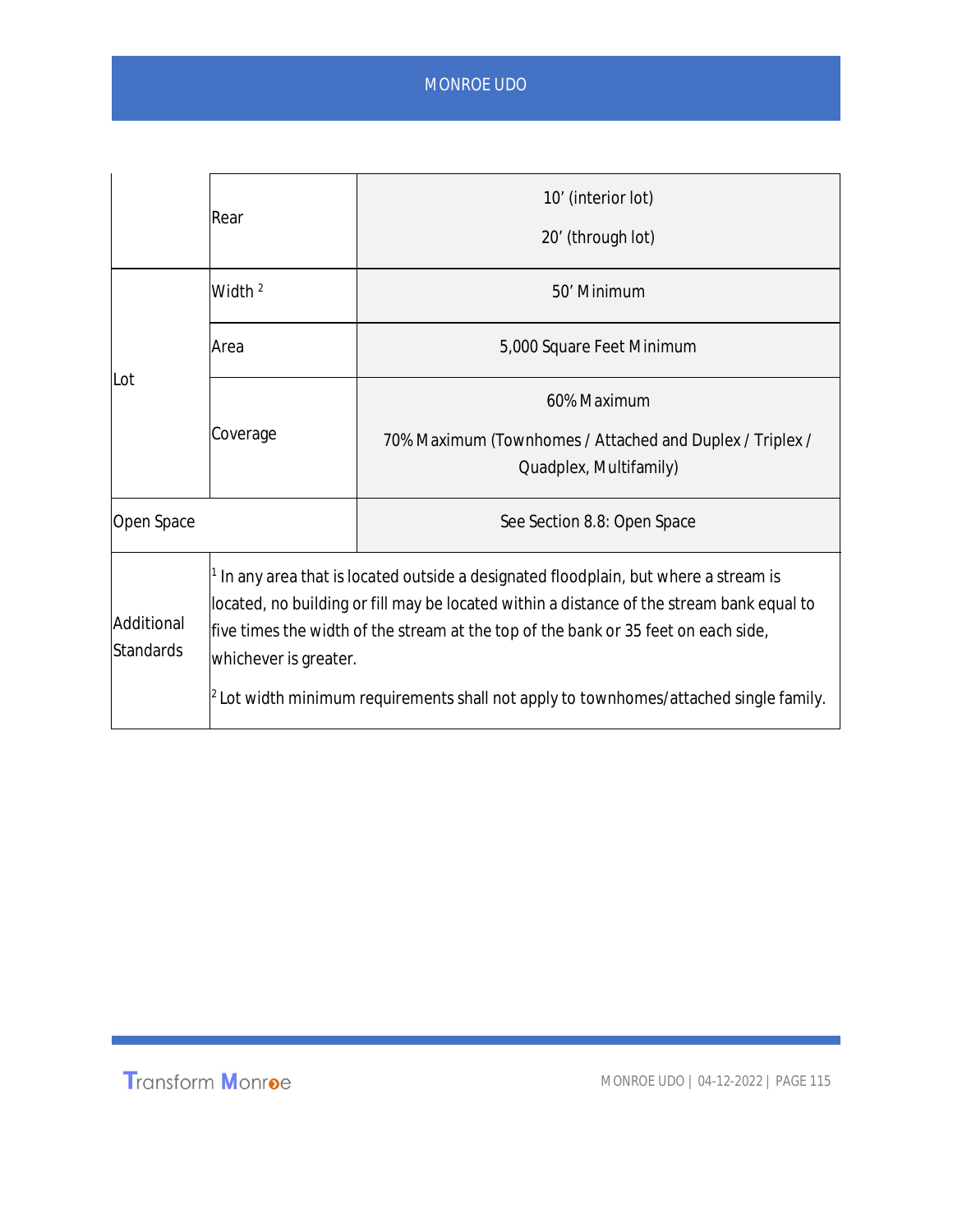## 4.3. COMMERCIAL ZONING DISTRICTS

- A. **Purpose and Intent.** The commercial zoning districts are intended to provide a range of office, medical, retail, service, and compatible uses and to implement the commercial land use character areas identified in the Forward Monroe plan. More specifically, the commercial zoning districts intend to:
	- 1. Allow for the development of businesses that meet the needs of residents and visitors in the City of Monroe;
	- 2. Provide employment opportunities;
	- 3. Minimize incompatibilities from dissimilar uses;
	- 4. Minimize impacts of commercial activities on residential uses; and
	- 5. Provide for lands that will strengthen the economic base of the City of Monroe in accordance with the Forward Monroe plan.
- B. **Uses.** The commercial zoning districts permit non-residential and limited residential uses that range in intensities from small-scale, neighborhood establishments to large commercial developments that may feature multiple businesses and uses on a single parcel. Typical uses may include (but are not limited to) general retail sales, personal service, restaurants, professional offices, and medical/dental offices. The commercial zoning districts are listed in Table 4.3, and their standards defined in Sections 4.3.1, 4.3.2, and 4.3.3 below.
- C. **Design Standards**. Developments within the commercial zoning districts must comply with the design standards provided for Section 8.7: Design Standards, of this UDO.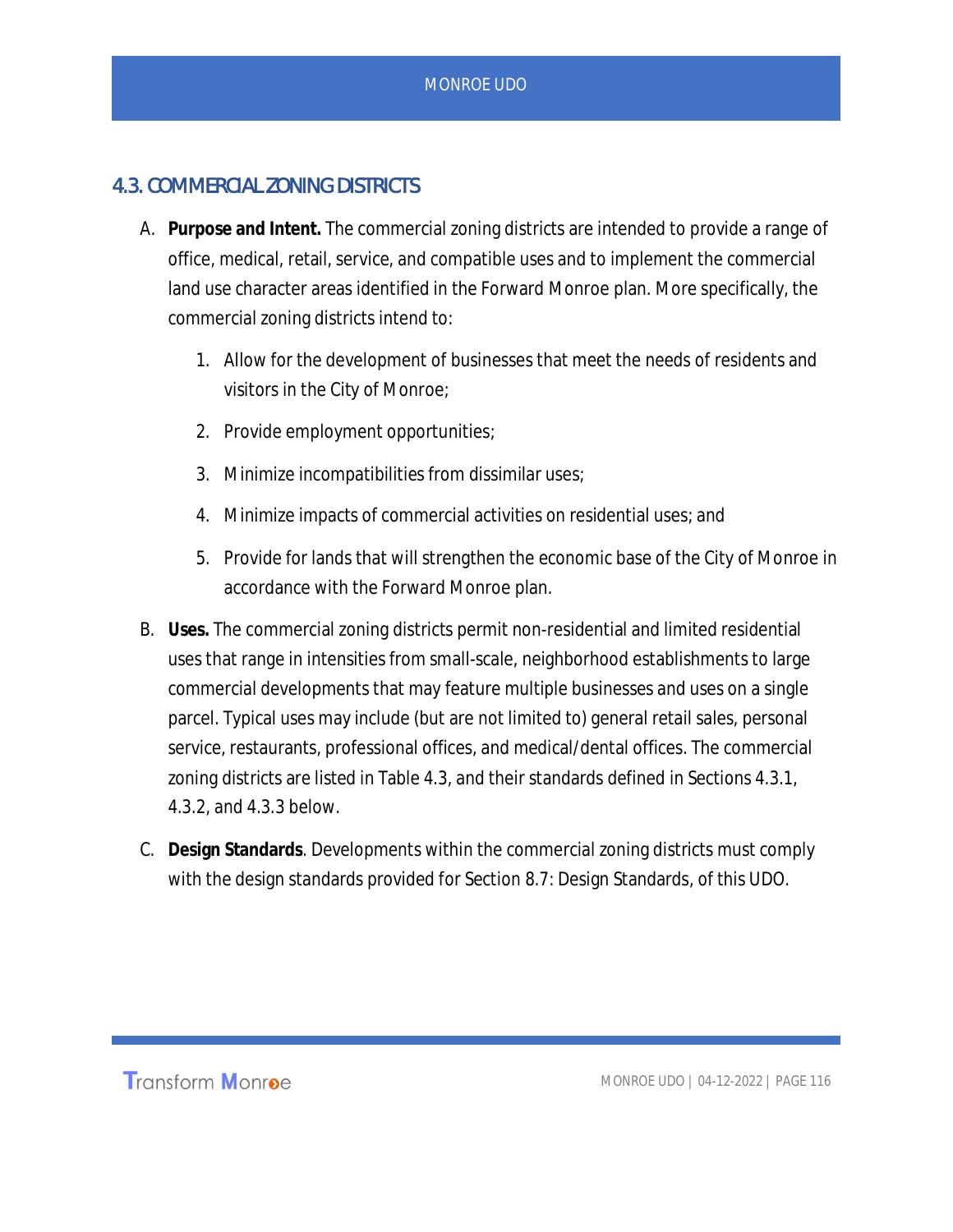Table 4.3. Commercial Zoning Districts

| Commercial |                              |  |
|------------|------------------------------|--|
| <b>OM</b>  | Office/Medical               |  |
| <b>NB</b>  | <b>Neighborhood Business</b> |  |
| GB         | <b>General Business</b>      |  |

#### 4.3.1. OM – OFFICE/MEDICAL

- A. **Intent.** The Office Medical (OM) district is intended to implement office and medical uses as defined in the Forward Monroe plan. OM is designed to accommodate a mixture of office, medical, and residential uses. This district shall intend to serve as a transition between major arterials or more intensively developed commercial areas and residential districts. OM districts implement the traditional development land use character area in the Forward Monroe plan and may permit compatible uses as permitted in Section 7: Permissible Uses and Standards.
- B. **Standards**. The standards that apply to OM districts, which are intended to protect the residential character of the district while allowing the district to act as a transitional zone between residential and commercial uses, are defined in Table 4.3.1 below.
- C. **Density.** Maximum density is capped at a six (6) dwelling units per acre.
- D. **Design Standards**. Non-residential and multifamily developments within the OM district must comply with the design standards provided for in Section 8.7: Design Standards, of this UDO.

Transform Monroe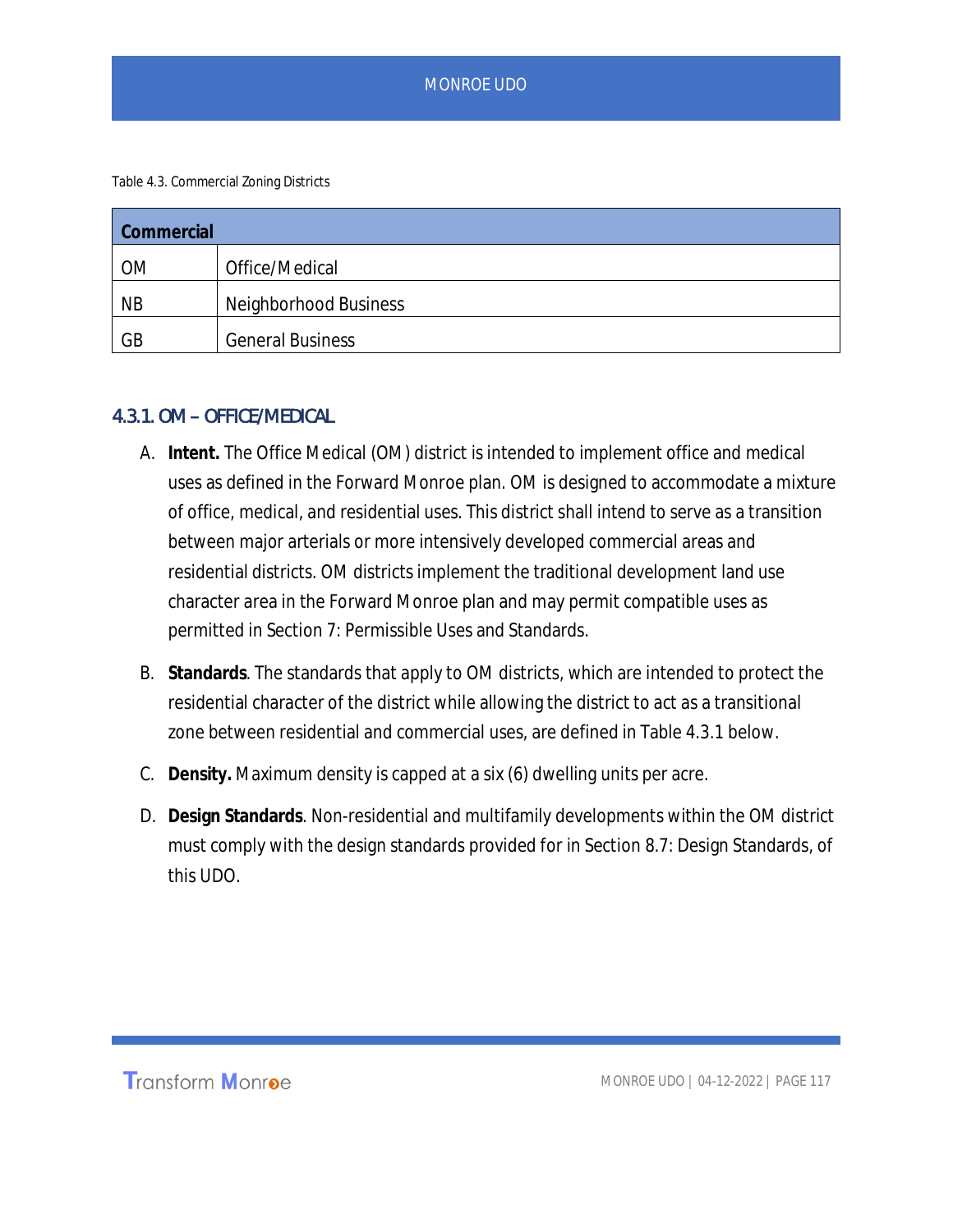#### Table 4.3.1. OM District Development Standards Table

|                                |                                                                                                                                                                                              | OM District Development Standards Table                    |
|--------------------------------|----------------------------------------------------------------------------------------------------------------------------------------------------------------------------------------------|------------------------------------------------------------|
| <b>Building Height</b>         |                                                                                                                                                                                              | Maximum 3 Stories (By Right)<br>Maximum 4 Stories (By SUP) |
| Density                        |                                                                                                                                                                                              | Maximum 6 Units / Acre                                     |
| Setbacks <sup>1</sup>          | Front (Street)                                                                                                                                                                               | 15'                                                        |
|                                | Side                                                                                                                                                                                         | 5' (interior lot)<br>10' (corner lot)                      |
|                                | Rear                                                                                                                                                                                         | 10' (interior lot)<br>20' (through lot)                    |
|                                | Width                                                                                                                                                                                        | 75' Minimum                                                |
| Lot $2$                        | Area                                                                                                                                                                                         | 7,500 Square Feet Minimum                                  |
|                                | Coverage                                                                                                                                                                                     | 50% Maximum                                                |
| FAR <sup>3</sup>               |                                                                                                                                                                                              | 0.75 Maximum                                               |
| Open Space                     |                                                                                                                                                                                              | See Section 8.8: Open Space                                |
| Additional<br><b>Standards</b> | <sup>1</sup> In any area that is located outside a designated floodplain, but where a stream is<br>located, no building or fill may be located within a distance of the stream bank equal to |                                                            |

Transform Monroe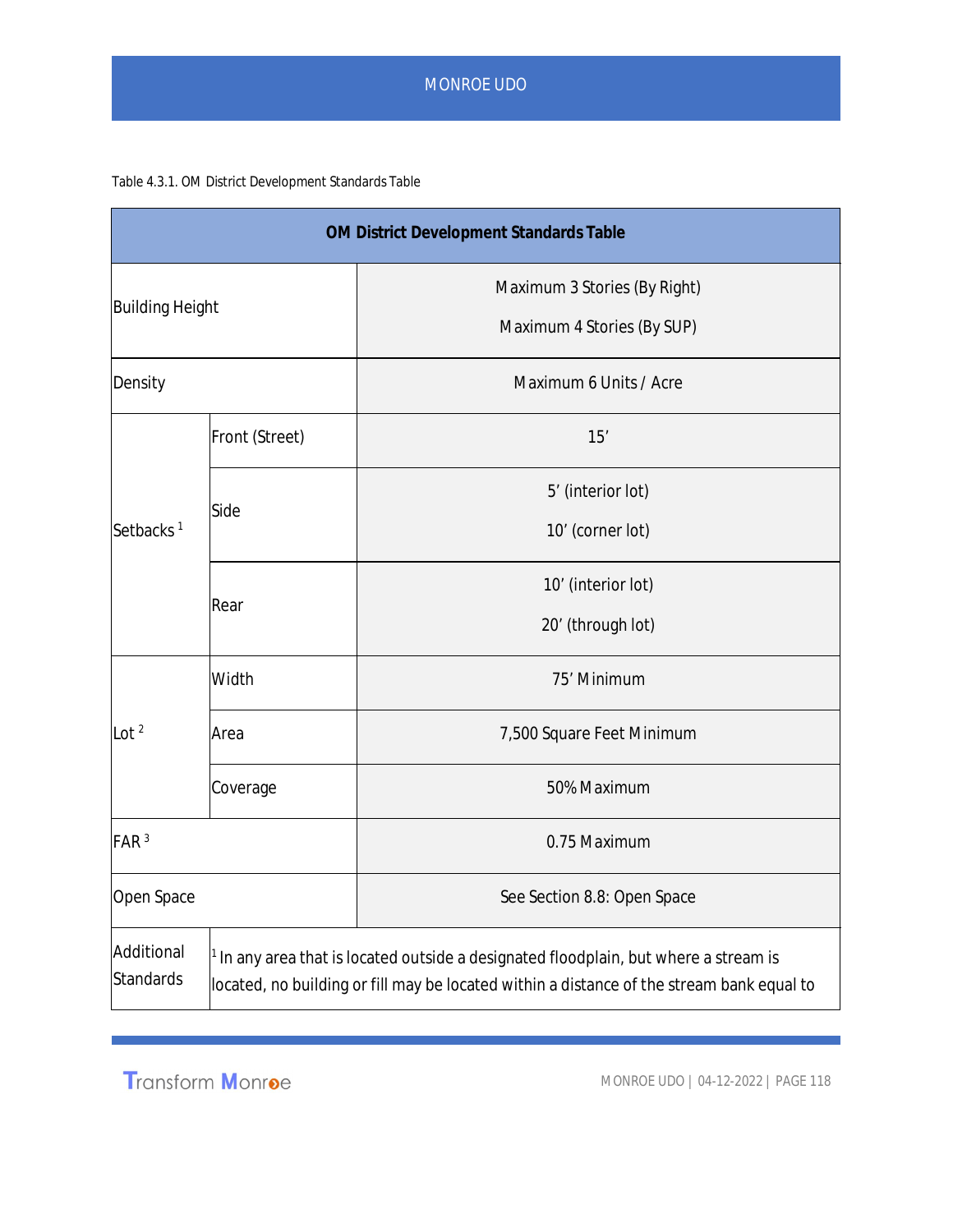| five times the width of the stream at the top of the bank or 35 feet on each side,                |
|---------------------------------------------------------------------------------------------------|
| whichever is greater.                                                                             |
| $\frac{1}{2}$ Lot width, lot area, lot coverage requirements only apply to residential dwellings. |
| $\beta$ Floor area ratio only applies to non-residential uses.                                    |

## 4.3.2. NB – NEIGHBORHOOD BUSINESS

- A. **Intent**. The Neighborhood Business (NB) district is intended to permit small-scale, neighborhood commercial establishments. More specifically, the NB district intends to:
	- 1. Provide small-scale NB commercial uses less than 25,000 square feet;
	- 2. Accommodate a mixture of small-scale commercial, public and institutional, office/medical uses, and may permit compatible uses as permitted in Section 7: Permissible Uses and Standards;
	- 3. Allow for lands for commercial establishments that are within convenient traveling distance from the neighborhoods which they serve; and
	- 4. Discourage the developments of commercial establishments that are intended to draw customers from outside the immediate area.
- B. **Standards**. The standards that apply to NB districts, which are intended to allow for small-scale, neighborhood commercial uses and compatible uses, are defined in Table 4.3.2 below.
- C. **Density**. Maximum density is capped at ten (10) dwelling units per acre for Residential Care facilities.
- D. **Design Standards**. Non-residential and multifamily developments within the commercial zoning districts must comply with the design standards set forth in Section 8.7: Design Standards, of this UDO.

Transform Monroe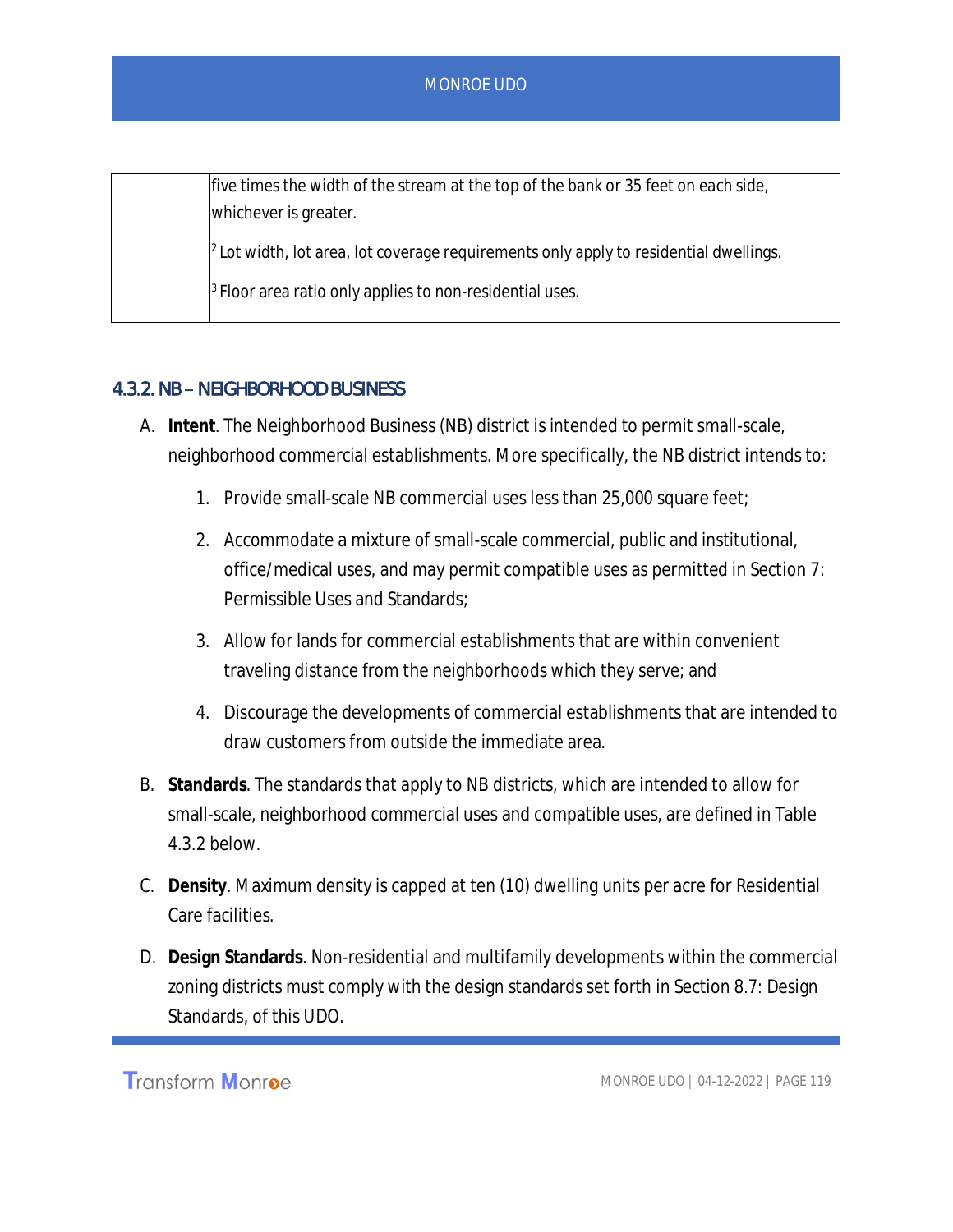#### Table 4.3.2. NB District Development Standards Table

| NB District Development Standards Table |                                                                                                                                                                                                                                                                                                                                                                             |                             |
|-----------------------------------------|-----------------------------------------------------------------------------------------------------------------------------------------------------------------------------------------------------------------------------------------------------------------------------------------------------------------------------------------------------------------------------|-----------------------------|
| Building Height                         |                                                                                                                                                                                                                                                                                                                                                                             | <b>Maximum 4 Stories</b>    |
| Density <sup>1</sup>                    |                                                                                                                                                                                                                                                                                                                                                                             | Maximum 10 Units / Acre     |
|                                         | Front (Street)                                                                                                                                                                                                                                                                                                                                                              | 20'                         |
| Setbacks <sup>2</sup>                   | Side                                                                                                                                                                                                                                                                                                                                                                        | 5'                          |
|                                         | Rear                                                                                                                                                                                                                                                                                                                                                                        | 10'                         |
|                                         | Width                                                                                                                                                                                                                                                                                                                                                                       | Not Applicable              |
| Lot                                     | Area                                                                                                                                                                                                                                                                                                                                                                        | Not Applicable              |
|                                         | Coverage                                                                                                                                                                                                                                                                                                                                                                    | Not Applicable              |
| FAR                                     |                                                                                                                                                                                                                                                                                                                                                                             | 1.0 Maximum                 |
| Open Space                              |                                                                                                                                                                                                                                                                                                                                                                             | See Section 8.8: Open Space |
| Additional<br><b>Standards</b>          | $^1$ Residential density permitted only for Residential Care.<br>$^{\rm{2}}$ In any area that is located outside a designated floodplain, but where a stream is<br>located, no building or fill may be located within a distance of the stream bank<br>equal to five times the width of the stream at the top of the bank or 35 feet on<br>each side, whichever is greater. |                             |

Transform Monroe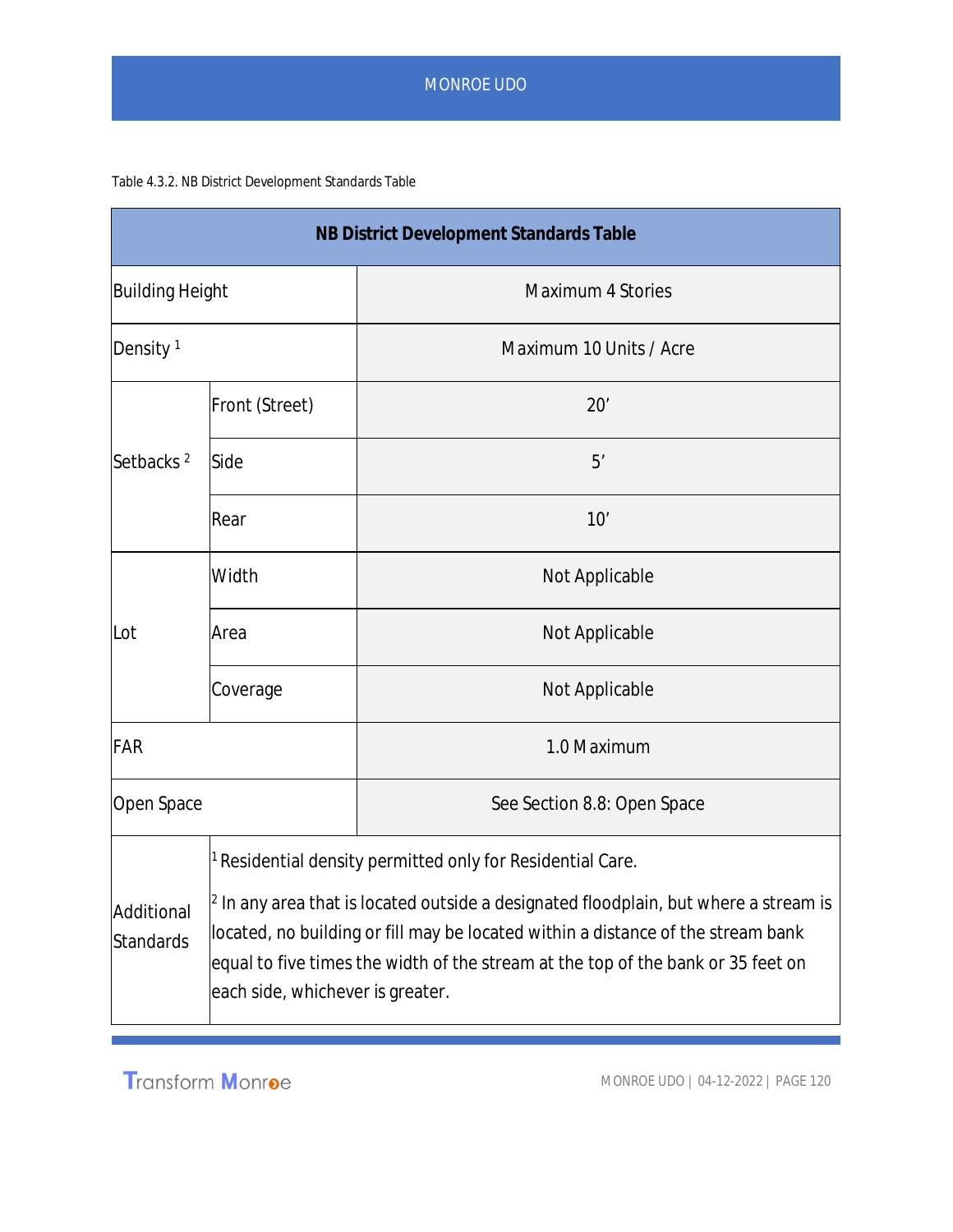### 4.3.3. GB – GENERAL BUSINESS

- A. **Intent**. The General Business (GB) district is intended to permit commercial establishments of varying scales and may include an individual business on its own parcel or multiple businesses located together as a single parcel. The GB district allows for large-scale commercial uses greater than 25,000 square feet which attract a customer base from outside the immediate area. The GB district is designed to accommodate a mixture of commercial, public and institutional, office/medical uses, and may permit compatible uses as permitted in Section 7: Permissible Uses and Standards.
- B. **Standards**. The GB district standards, which are intended to allow for varying intensities of commercial uses and compatible uses, are defined in Table 4.3.3. below.
- C. **Density**. Maximum density is capped at ten (10) dwelling units per acre.
- D. **Design Standards**. Non-residential and multifamily developments within the commercial zoning districts must comply with the design standards provided for in Section 8.7: Design Standards, of this UDO.

| <b>GB District Development Standards Table</b> |                |                         |
|------------------------------------------------|----------------|-------------------------|
| <b>Building Height</b>                         |                | Maximum 5 Stories       |
| Density                                        |                | Maximum 10 Units / Acre |
| Setbacks <sup>1</sup>                          | Front (Street) | 20'                     |
|                                                | Side           | 10'                     |

Table 4.3.3. GB District Development Standards Table

**Transform Monroe**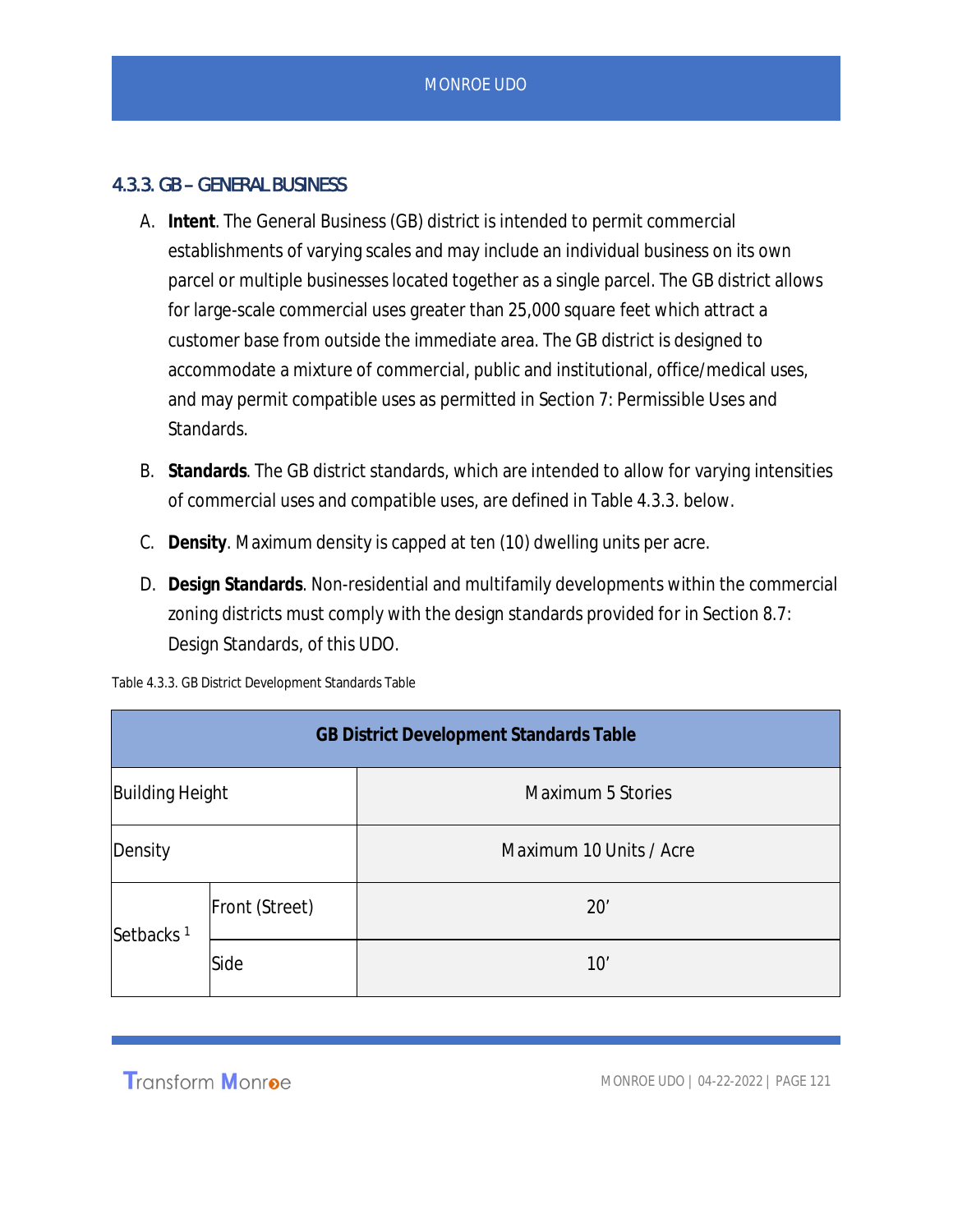|                                | Rear                                                                                                                                                                                                                                                                                           | 15'                         |
|--------------------------------|------------------------------------------------------------------------------------------------------------------------------------------------------------------------------------------------------------------------------------------------------------------------------------------------|-----------------------------|
|                                | Width                                                                                                                                                                                                                                                                                          | Not Applicable              |
| Lot                            | Area                                                                                                                                                                                                                                                                                           | Not Applicable              |
|                                | Coverage                                                                                                                                                                                                                                                                                       | Not Applicable              |
| FAR                            |                                                                                                                                                                                                                                                                                                | 1.0 Maximum                 |
| Open Space                     |                                                                                                                                                                                                                                                                                                | See Section 8.8: Open Space |
| Additional<br><b>Standards</b> | In any area that is located outside a designated floodplain, but where a stream is<br>located, no building or fill may be located within a distance of the stream bank<br>equal to five times the width of the stream at the top of the bank or 35 feet on<br>each side, whichever is greater. |                             |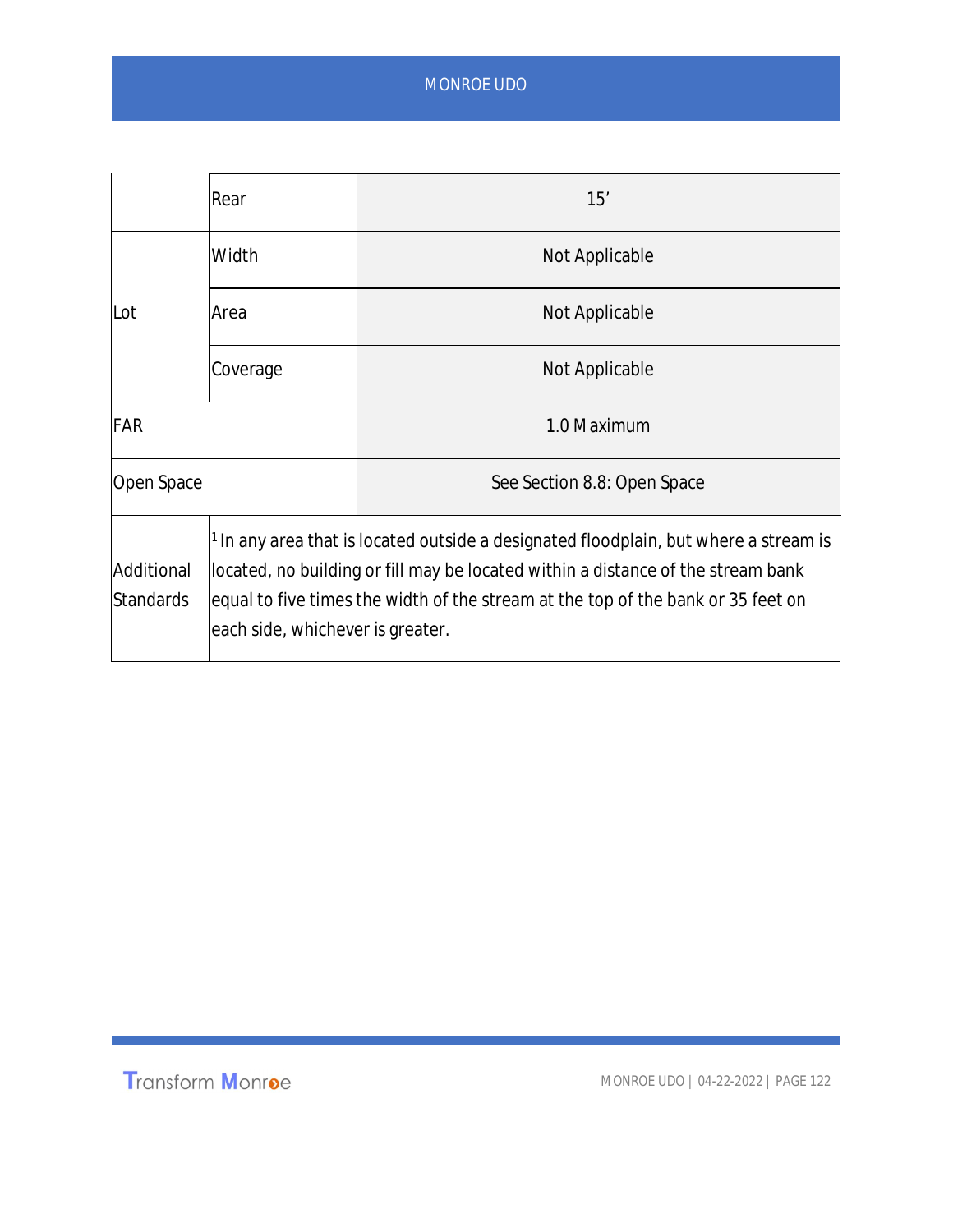## 4.4. INDUSTRIAL ZONING DISTRICTS

- A. **Purpose and Intent**. The industrial zoning districts are intended to provide a range of industrial uses and implement the manufacturing, logistics and aerospace land use characteristic area as defined in the Forward Monroe plan. More specifically, the industrial zoning districts intend to:
	- 1. Provide employment opportunities;
	- 2. Strengthen the economic base of the City of Monroe; and
	- 3. Limit the potential impacts of incompatible industrial uses on commercial and residential zoning districts.
- B. **Uses**. The industrial zoning districts permit industrial uses that range in intensities from small-scale, light industrial and manufacturing establishments to large heavy industrial developments. Certain commercial and office/medical uses relating to the character of the district and supporting its activities and employees are also permitted. The two industrial zoning districts are listed in Table 4.4., and their standards defined in Section 4.4.1 and 4.4.2 below.
- C. **Design Standards**. Industrial uses within the industrial zoning districts must comply with the design standards provided for in Section 8.7: Design Standards, of this UDO.

Table 4.4. Industrial Districts

| Industrial |                           |  |
|------------|---------------------------|--|
| GI GI      | <b>General Industrial</b> |  |
| HI         | Heavy Industrial          |  |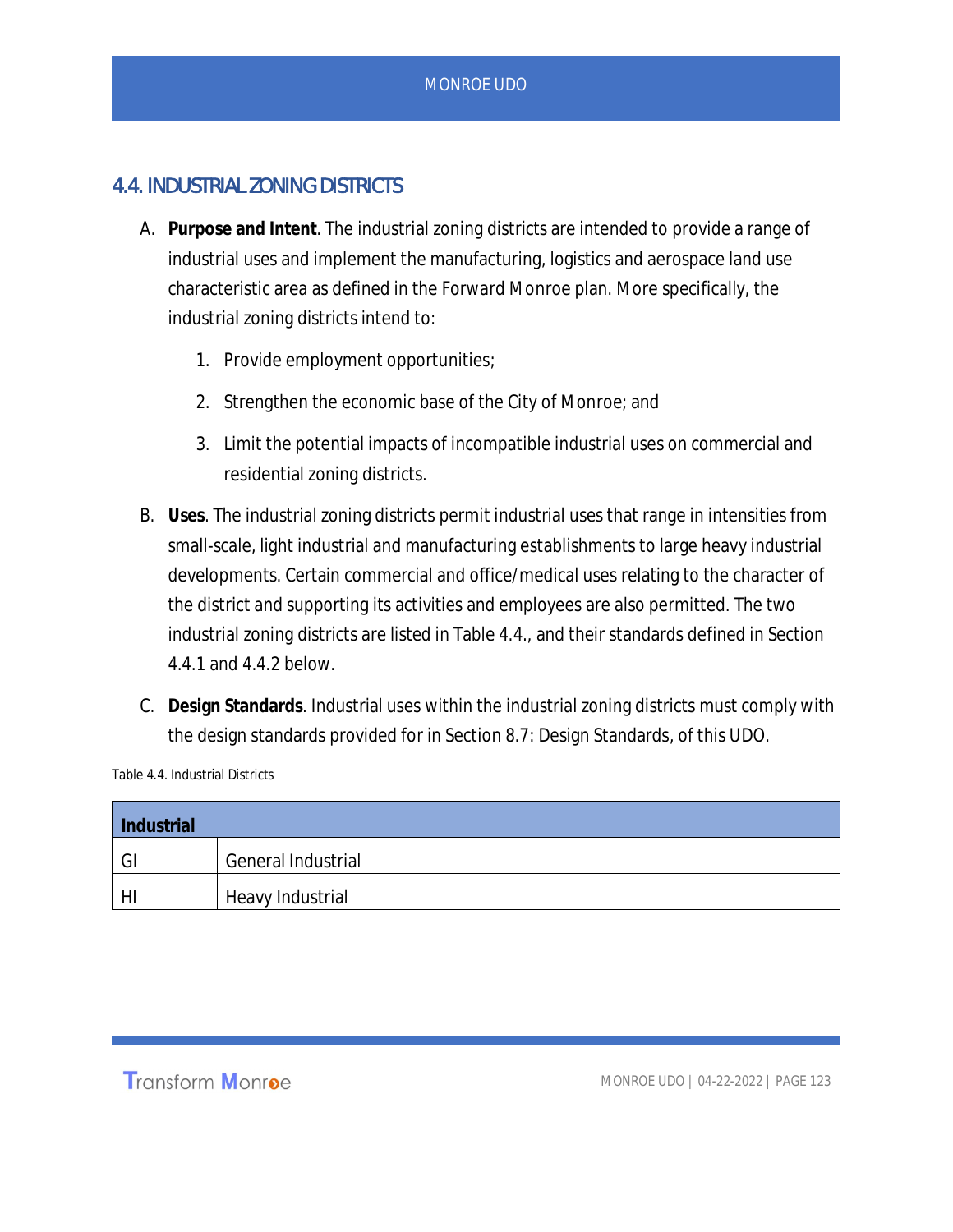### 4.4.1. GI - GENERAL INDUSTRIAL

- A. **Intent.** The General Industrial (GI) district is intended to permit light industrial and manufacturing establishments of varying scales and may permit compatible uses as permitted in Section 7: Permissible Uses and Standards. Limited commercial and office/medical uses necessary for the vitality of an industrial district may also commonly be found in the industrial general district.
- B. **Standards**. The GI district standards, which are intended to allow for varying intensities of light industrial uses and compatible uses, are defined in Table 4.4.1. below. Live-Work is the only permitted residential use within the GI district.
- C. **Density.** Maximum density is capped at two (2) dwelling units per acre for Live-Work residential uses only. An accessory residence for a night watchman may be permitted where appropriate.
- D. **Design Standards**. Industrial uses within the industrial zoning districts must comply with the design standards provided for in Section 8.7: Design Standards, of this UDO.

| <b>GI District Development Standards Table</b> |                |                                                          |
|------------------------------------------------|----------------|----------------------------------------------------------|
| <b>Building Height</b>                         |                | Maximum 5 Stories                                        |
| Density <sup>1</sup>                           |                | Maximum 2 Units / Acre                                   |
| Setbacks <sup>2</sup>                          | Front (Street) | 25'                                                      |
|                                                | Side           | 10'<br>50' (if abutting, RLD, RMD and / or OM districts) |

Table 4.4.1. GI District Development Standards Table

**Transform Monroe**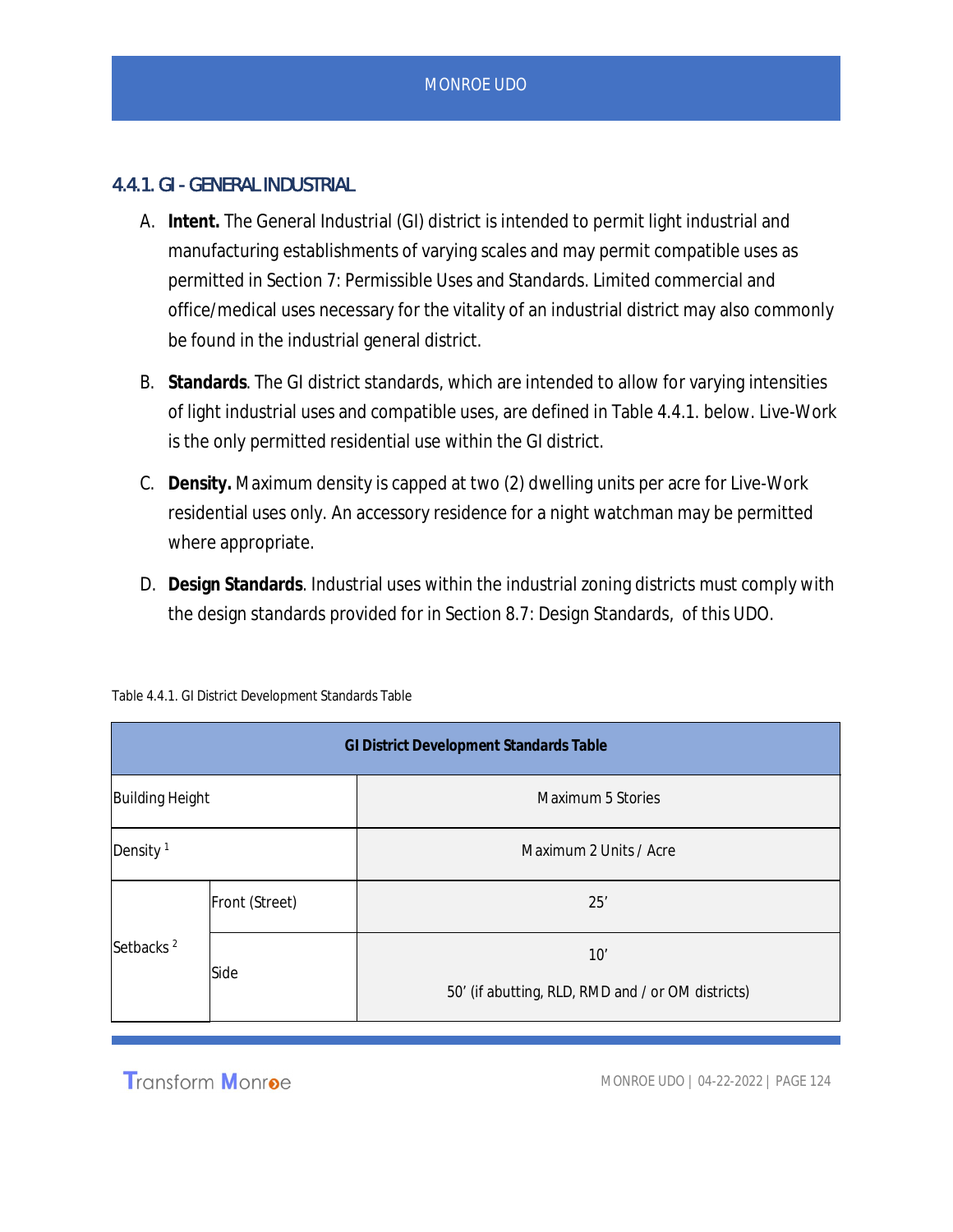|                                | Rear                                                                                                                                                                                                                                                                                                                                                                                                                                 | 25'<br>50' (if abutting, RLD, RMD and / or OM districts) |
|--------------------------------|--------------------------------------------------------------------------------------------------------------------------------------------------------------------------------------------------------------------------------------------------------------------------------------------------------------------------------------------------------------------------------------------------------------------------------------|----------------------------------------------------------|
| Lot                            | Width                                                                                                                                                                                                                                                                                                                                                                                                                                | Not Applicable                                           |
|                                | Area                                                                                                                                                                                                                                                                                                                                                                                                                                 | Not Applicable                                           |
|                                | Coverage                                                                                                                                                                                                                                                                                                                                                                                                                             | Not Applicable                                           |
| FAR                            |                                                                                                                                                                                                                                                                                                                                                                                                                                      | 1.0 Maximum                                              |
| Additional<br><b>Standards</b> | Residential density permitted only for the residences of a night watchmen if required for<br>operation of use or live-work units.<br>$2$ In any area that is located outside a designated floodplain, but where a stream is located, no<br>building or fill may be located within a distance of the stream bank equal to five times the width of<br>the stream at the top of the bank or 35 feet on each side, whichever is greater. |                                                          |

### 4.4.2. HI - HEAVY INDUSTRIAL

- A. **Intent.** The Heavy Industrial (HI) district is intended to permit industrial uses, including heavy industrial uses which are unsuitable for any other zoning district. Industrial establishments of varying scales and intensities, and compatible uses as permitted in Section 7: Permissible Uses and Standards are permitted in the HI district. Unlike the GI district, commercial uses are not permitted.
- B. **Standards.** The HI district standards, which are intended to allow for varying intensities of industrial uses and compatible uses, are defined in Table 4.4.2. below.
- C. **Density**. No residential uses are permitted.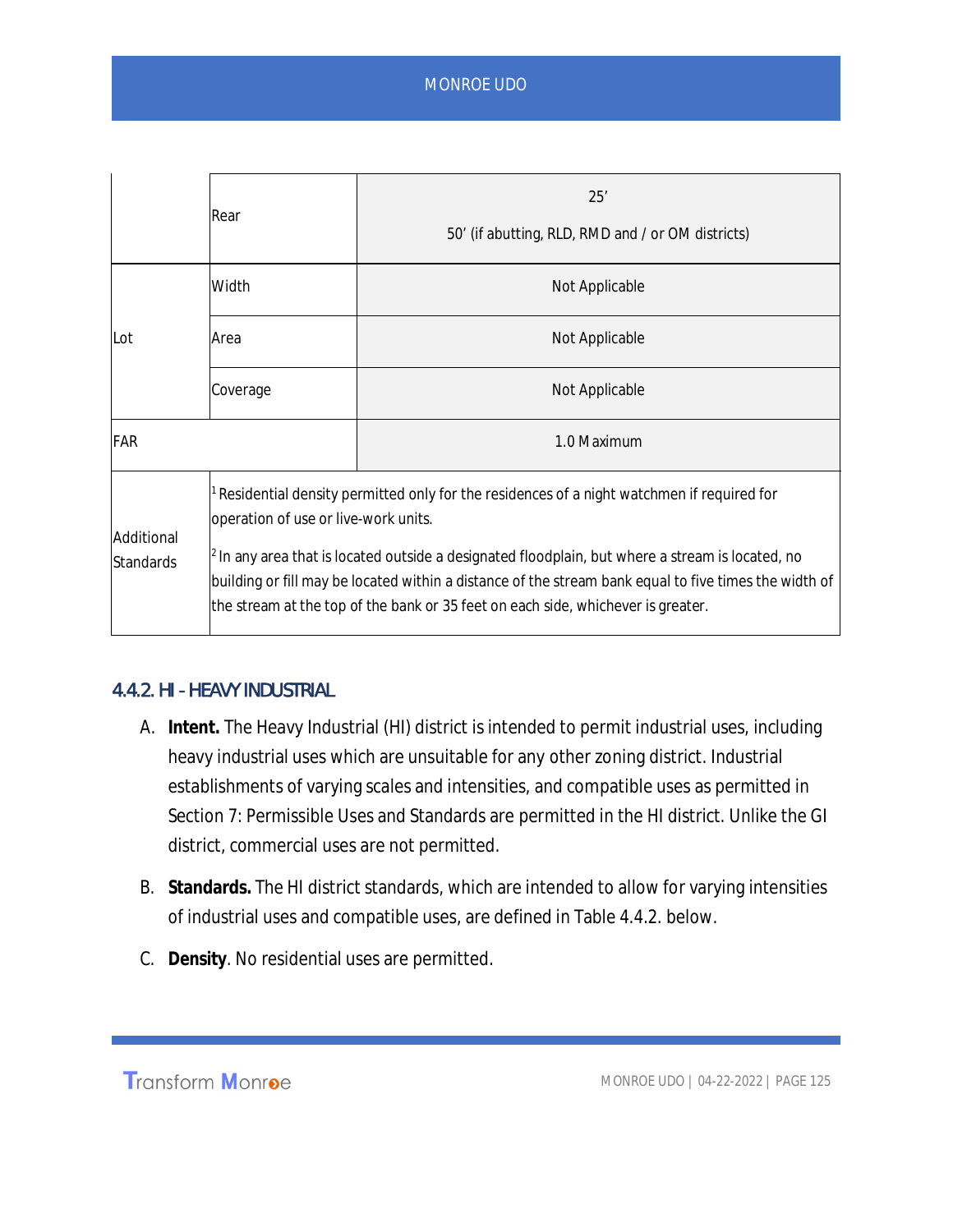D. **Design Standards**. Industrial uses within the industrial zoning districts must comply with the design standards provided for in Section 8.7: Design Standards, of this UDO.

|  | Table 4.4.2. HI District Development Standards Table |  |
|--|------------------------------------------------------|--|

| <b>HI District Development Standards Table</b> |                                                                                                                                                                                     |                                                    |
|------------------------------------------------|-------------------------------------------------------------------------------------------------------------------------------------------------------------------------------------|----------------------------------------------------|
| <b>Building Height</b>                         |                                                                                                                                                                                     | <b>Maximum 5 Stories</b>                           |
| Density                                        |                                                                                                                                                                                     | Not Applicable                                     |
|                                                | Front (Street)                                                                                                                                                                      | 50'                                                |
|                                                |                                                                                                                                                                                     | 25'                                                |
| Setbacks <sup>1</sup>                          | Side                                                                                                                                                                                | 100' (if abutting, RLD, RMD and / or OM districts) |
|                                                | Rear                                                                                                                                                                                | 50'                                                |
|                                                |                                                                                                                                                                                     | 100' (if abutting, RLD, RMD and / or OM districts) |
|                                                | Width                                                                                                                                                                               | Not Applicable                                     |
| Lot                                            | Area                                                                                                                                                                                | Not Applicable                                     |
|                                                | Coverage                                                                                                                                                                            | Not Applicable                                     |
| FAR                                            |                                                                                                                                                                                     | 1.0 Maximum                                        |
| Additional<br><b>Standards</b>                 | <sup>1</sup> In any area that is located outside a designated floodplain, but where a stream is<br>located, no building or fill may be located within a distance of the stream bank |                                                    |

Transform Monroe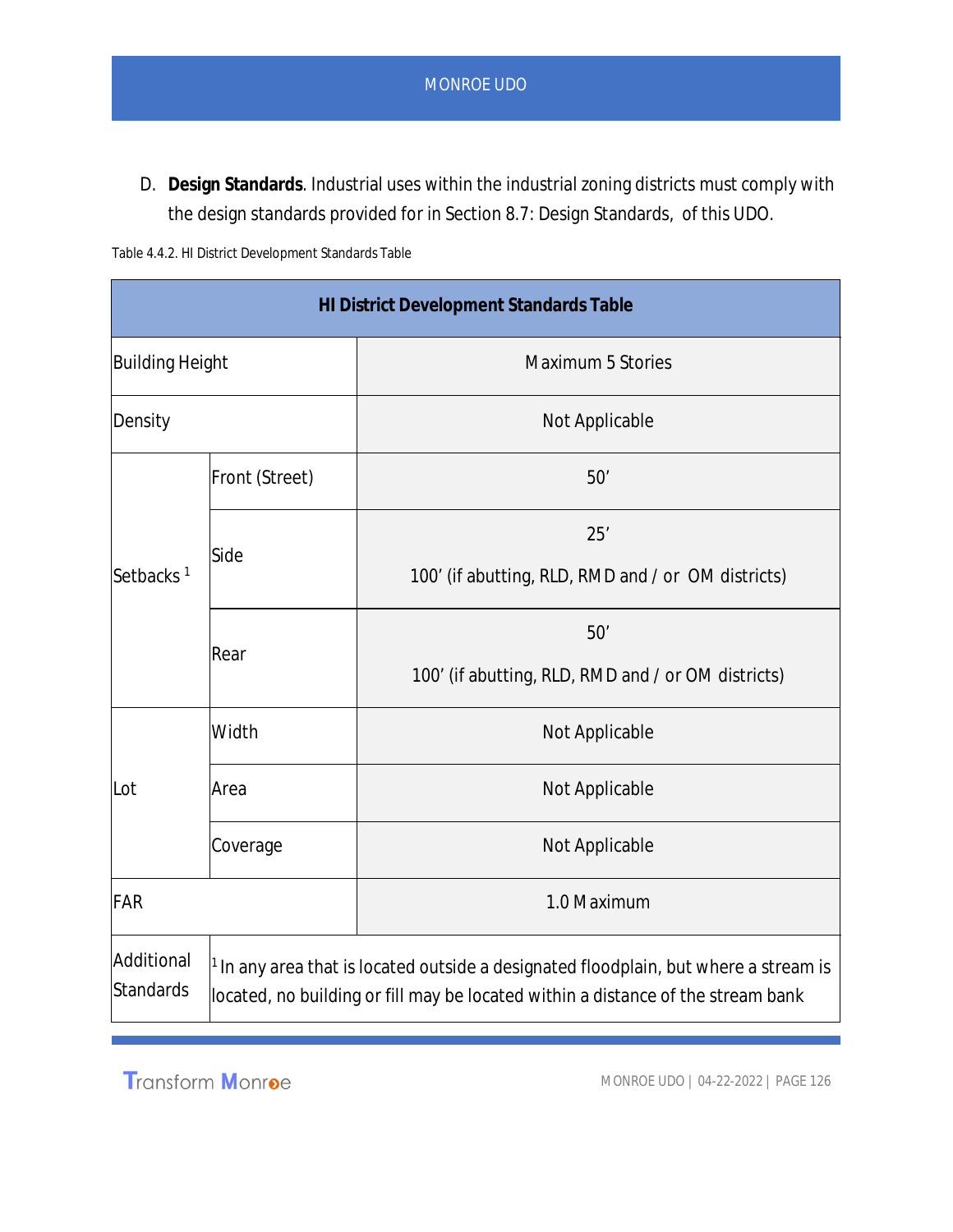| equal to five times the width of the stream at the top of the bank or 35 feet on |
|----------------------------------------------------------------------------------|
| each side, whichever is greater.                                                 |

**\*\*THIS PORTION OF PAGE LEFT INTENTIONALLY BLANK\*\***

Transform Monroe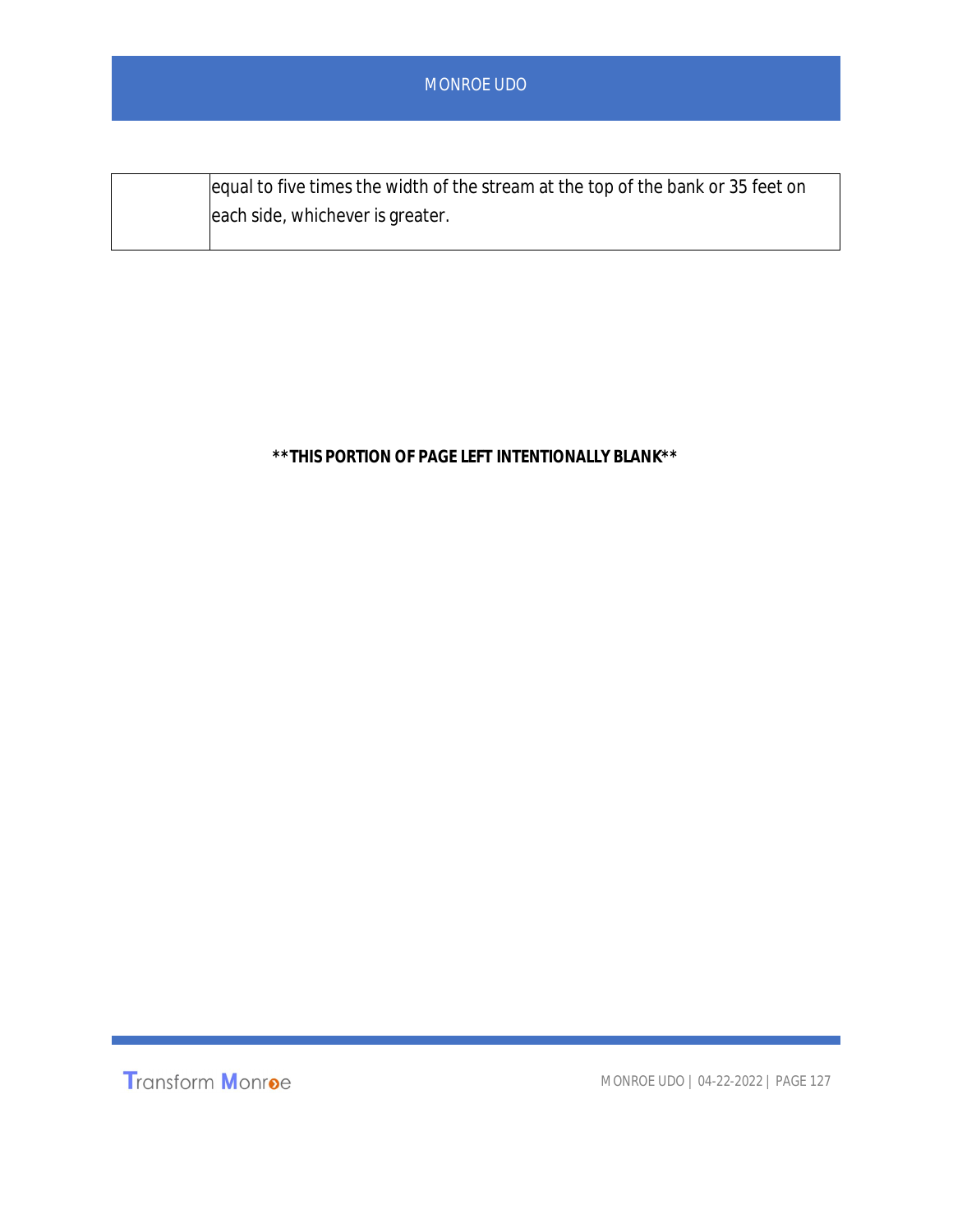## 4.5. PLANNED DISTRICTS

- A. **Purpose and Intent**. The City recognizes the need for innovative designs that may require alternative development design standards and be developed under a master plan approach. The City has two (2) planned development districts to address the variations in project development, Planned Commerce Development (PCD) and Planned Unit Development (PUD). Specifically, the planned districts intend to:
	- 1. Allow for creation of customized, planned development standards and deviations from development standards set forth in this UDO, but not from permissible uses;
	- 2. Establish planned development districts which provide an orderly, master plan style development with a mixture of land uses and intensities for master planned commercial and residential developments;
	- 3. Allow more efficient and creative use of land which utilize more condensed developments areas, thereby lowering development costs of land;
	- 4. Promote high quality design through the development of customized standards; and
	- 5. Allow for greater flexibility in development standards.
- B. **Requirements and Approval.** Planned districts shall adhere to all district standards and application requirements defined in Section 3.4.7: Planned Developments, of this UDO.
- C. **Design Standards.** Consistent with N.C.G.S. § 160D-702(b), certain residential development may need to comply with applicable design standards provided for in Section 8.7: Design Standards, of this UDO.
- D. **Size.** Shall be ten (10) acres or greater in size.
- E. **Density.** Residential density shall not exceed six (6) units per acre.

Transform Monroe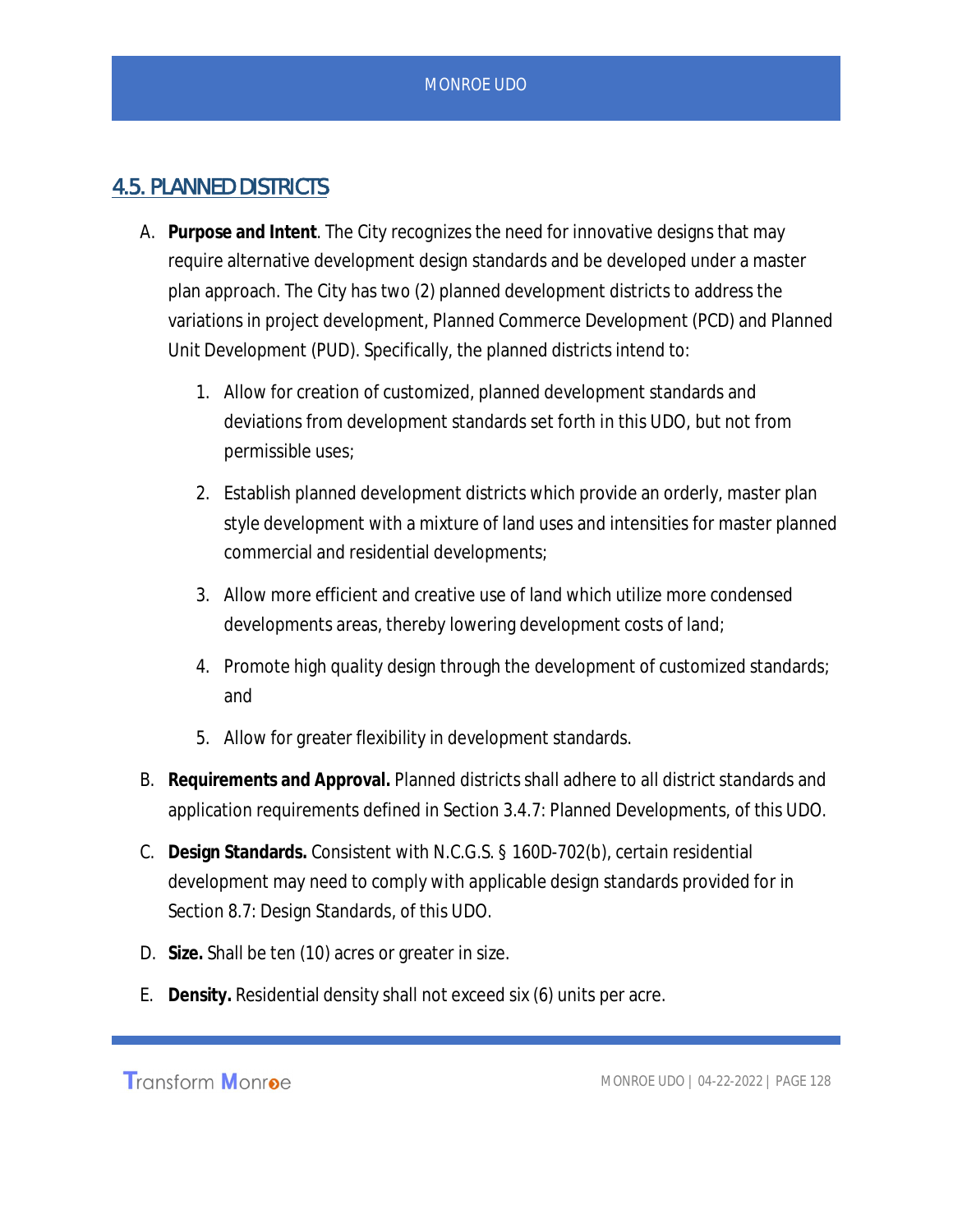- F. **Intensity.** Intensity shall not exceed 1.0 FAR.
- G. **Permissible Uses.** As part of a PCD or PUD, permissible uses are defined in the Table of Permissible Uses, Section 7.1.1: Traditional Districts Table of Permissible Uses. A PCD or PUD may not modify permissible uses; only the permissible uses identified in the Table of Permissible Uses may be permitted in the PCD or PUD zoning districts.
- H. **Open Space.** In accordance with Section 8.8: Open Space Standards, of this UDO, a PCD shall require a minimum of 25% of the gross land area to be reserved for common recreation and open space, and a PUD shall require a minimum of 35% of the gross land area to be reserved for common recreation and open space.
- I. **Percentage of Uses.** Percentage of uses permitted shall be defined in Table 4.5.1 and Table 4.5.2.

Table 4.5. Planned Districts

| <b>Planned Districts</b> |                                     |
|--------------------------|-------------------------------------|
| <b>PCD</b>               | <b>Planned Commerce Development</b> |
| <b>PUD</b>               | <b>Planned Unit Development</b>     |

#### 4.5.1. PCD - PLANNED COMMERCE DEVELOPMENT

- A. **Intent.** Planned Commerce Development (PCD) is intended to allow for a master planned commercial development. More specifically, a PCD shall:
	- 1. Require a Planned Development Master Plan as defined in Section 3.4.7: Planned Developments;
	- 2. Subject all future development to the approved Planned Development Master Plan and the development standards established during the approval process;
	- 3. Provide an orderly, master planned commercial development;

**Transform Monroe**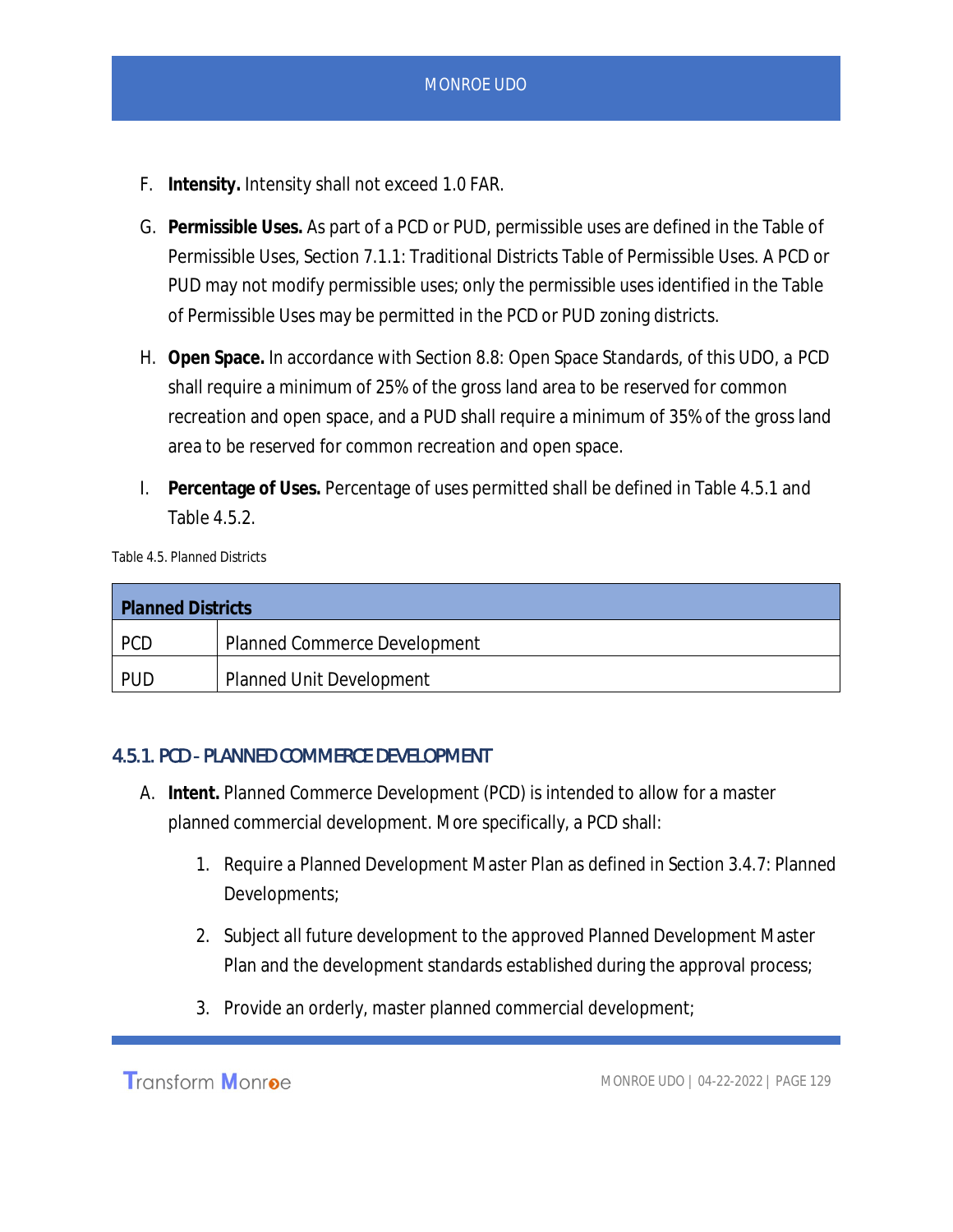- 4. Require a mixture of land uses and intensities;
- 5. Require a minimum 50% of commercial uses; and
- 6. Regulate the maximum and minimum mixture of other uses, as defined in Table 4.5.1.
- B. **Standards.** A PCD shall be a minimum of ten (10) acres in size and comply with Table 4.5.1 and Section 3.4.7: Planned Developments. Customized standards may be developed during the Planned Development Master Plan process.

Table 4.5.1. PCD District Development Standards Table

| <b>PCD District Development Standards Table</b> |                                                                                                                                               |                                              |           |
|-------------------------------------------------|-----------------------------------------------------------------------------------------------------------------------------------------------|----------------------------------------------|-----------|
| <b>Building Height</b>                          |                                                                                                                                               | <b>Maximum 5 Stories</b>                     |           |
| Open Space                                      |                                                                                                                                               | Minimum 25% (See Section 8.8: Open<br>Space) |           |
| Percentage of Uses                              |                                                                                                                                               | Minimum %                                    | Maximum % |
|                                                 | Commercial                                                                                                                                    | 50                                           | 85        |
|                                                 | Office                                                                                                                                        | 15                                           | 50        |
| Industrial (GI with limitations)                |                                                                                                                                               | $\overline{0}$                               | 10        |
| Residential (Multifamily only)                  |                                                                                                                                               | $\overline{0}$                               | 25        |
| Additional<br><b>Standards</b>                  | Setbacks, Lot Width, Lot Area, and FAR shall be determined during the Planned<br>Development Master Plan process as defined in Section 3.4.7. |                                              |           |

**Transform Monroe**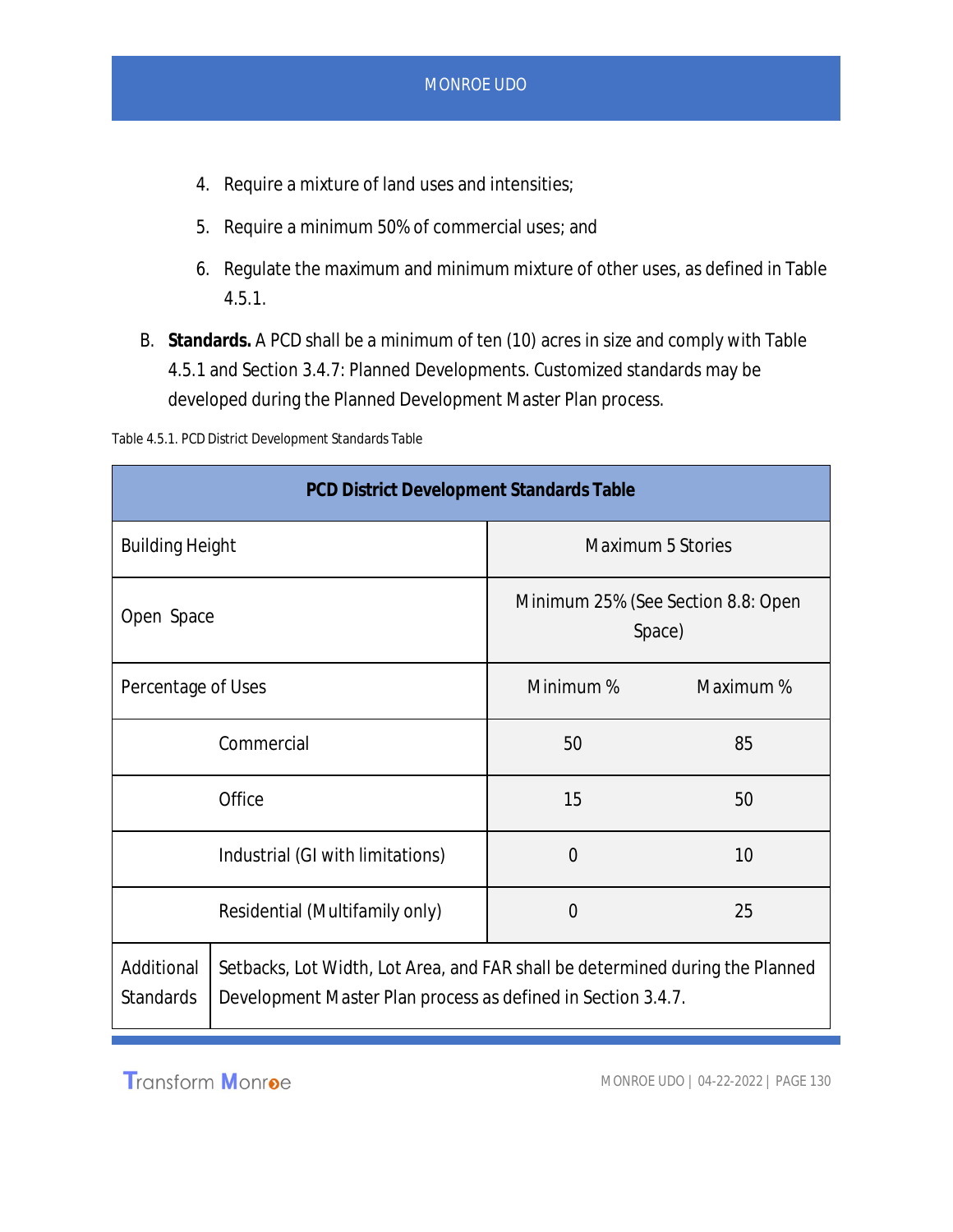## 4.5.2. PUD - PLANNED UNIT DEVELOPMENT

- A. **Intent.** Planned Unit Development (PUD) is intended to allow for a master planned development that is predominantly residential in nature. More specifically, a PUD shall:
	- 1. Require a Planned Development Master Plan as defined in Section 3.4.7: Planned Developments;
	- 2. Limit non-residential uses to a maximum of 5% of the total gross area of the site;
	- 3. Allow for more flexible design standards and alternative configuration of streets and utilities; and
	- 4. Promote quality design and greater allowances for access, open space and amenities.
- B. **Standards.** PUD shall be a minimum of ten (10) acres in size and comply with Table 4.5.2 and Section 3.4.7: Planned Developments. Customized standards may be developed during the Master Plan process.

| <b>PUD District Development Standards Table</b> |                                                                               |  |  |  |
|-------------------------------------------------|-------------------------------------------------------------------------------|--|--|--|
| <b>Building Height</b>                          | Maximum 4 Stories                                                             |  |  |  |
| Open Space                                      | Minimum 35% (See Section 8.8: Open Space)                                     |  |  |  |
| Percentage of Uses                              | Maximum 5% Non-Residential Uses (percent of total gross area)<br>of the site) |  |  |  |
| <b>Uses</b>                                     | As permitted in Section 7.1.1                                                 |  |  |  |

Table 4.5.2. PUD District Development Standards Table

**Transform Monroe**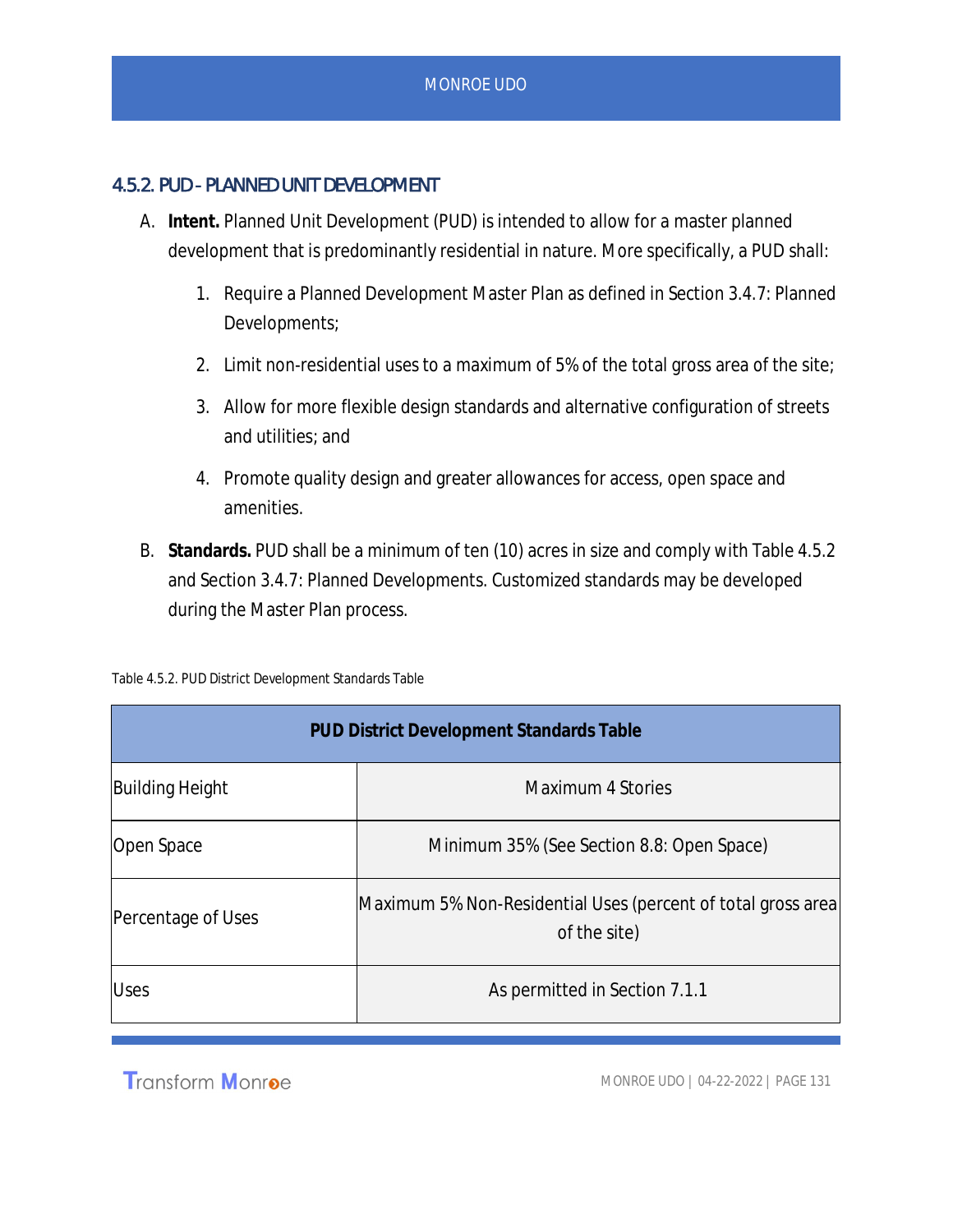| <b>MONROE UDO</b> |  |
|-------------------|--|
|                   |  |
|                   |  |

| Additional<br>Standards | Setbacks, Lot Width, Lot Area, and FAR shall be determined during the Planned<br>Development Master Plan process as defined in Section 3.4.7: Planned<br>Developments. |
|-------------------------|------------------------------------------------------------------------------------------------------------------------------------------------------------------------|
|-------------------------|------------------------------------------------------------------------------------------------------------------------------------------------------------------------|

\*\*\*THIS PORTION OF PAGE INTENTIONALLY BLANK\*\*\*

Transform Monroe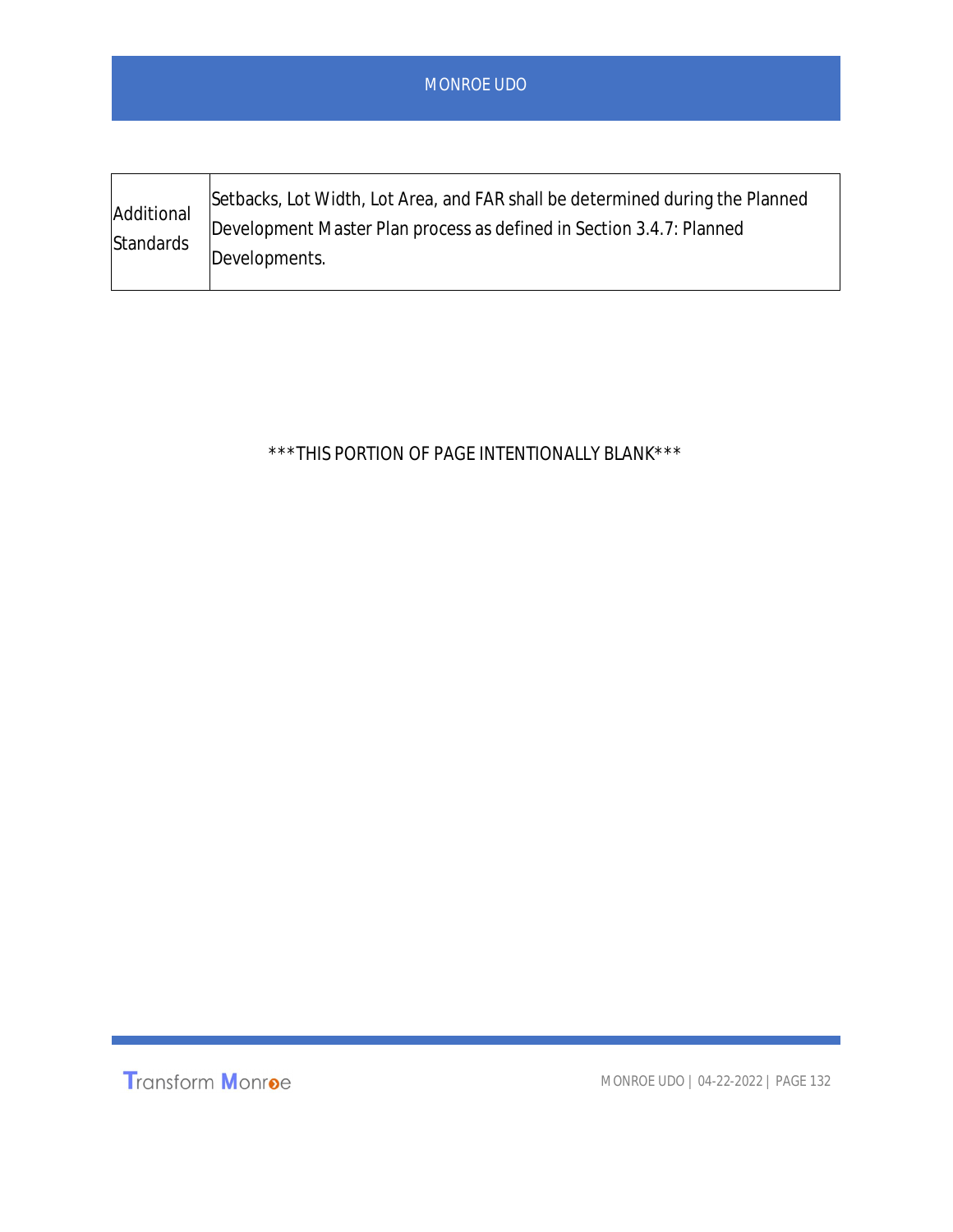## 4.6. CONDITIONAL ZONING

- A. **Purpose and Intent.** This Section and Section 3.4.6: Zoning Map Amendment, of this UDO, establish the options and procedures for conditional zoning within the City of Monroe. Conditional zoning, consistent with N.C.G.S. § 160D-102, is defined as a legislative zoning map amendment with site-specific conditions incorporated into the zoning map amendment. Conditional zoning is intended to:
	- 1. Provide an alternative to general zoning districts when a general zoning district may allow a range of uses that could have adverse impacts on public facilities or surrounding lands;
	- 2. Create more flexibility in addressing the standards of this UDO to accommodate unique site-specific conditions or contexts;
	- 3. Allow a landowner to propose, and the City Council to consider, additional conditions or restrictions on the range of allowable uses, use-specific standards, development intensities, development standards, and other applicable regulations; and
	- 4. Allow a landowner to propose, and the City Council to consider, a reduction in some development standards that would otherwise apply.

### B. **Standards**.

- 1. **Site Plan**. A site plan shall be approved as part of a conditional zoning in accordance with the procedure set forth in Section 3.4.6: Zoning Map Amendment, of this UDO. A site plan is part of the legislative decision made by City Council.
- 2. **Conditions**. Conditions and site-specific standards imposed in a conditional district shall be limited to those that address the conformance of the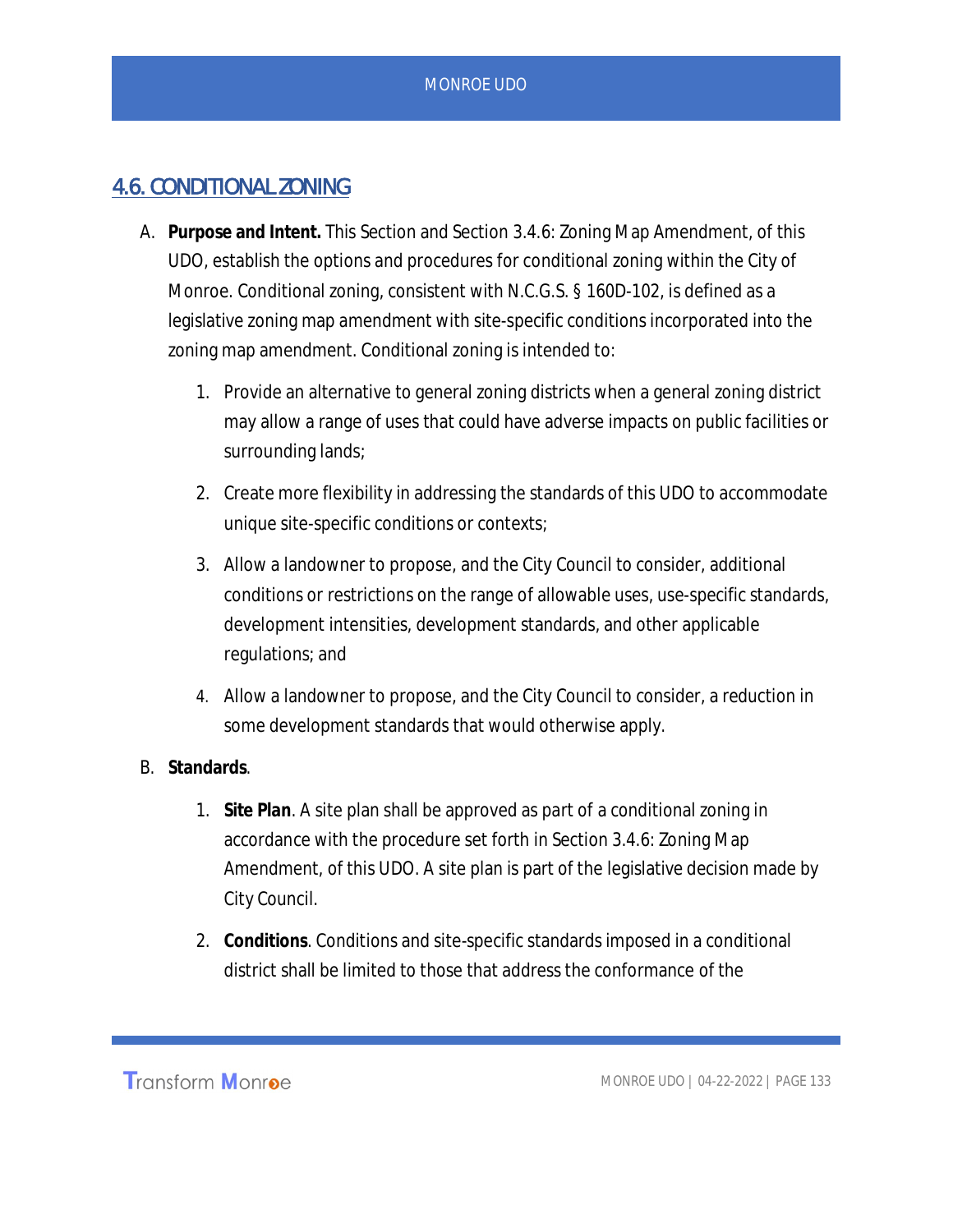development and use of the site to this UDO, the City's plans, or the impacts reasonably expected to be generated by the development or use of the site.

- 3. **Minor Modifications**. Consistent with N.C.G.S. § 160D-403(d), changes after a conditional district can be permitted with written approval of proposed changes by the Planning Director. Minor modifications to a conditional district, for the purpose of this Section, are defined as all modifications that do not involve a change in permitted uses or an increase in the density or intensity of an overall development. Such minor modifications can be submitted, reviewed, and approved or denied administratively by the Director. Any other modification of the conditions and standards in a conditional district (major modification) shall follow the same process as outlined in Section 3.4.6: Zoning Map Amendment.
- 4. **Multiple Parcels.** In accordance with N.C.G.S. § 160D-703, if multiple parcels of land are subject to a conditional zoning, the owners of individual parcels may apply for modification of the conditions so long as the modification would not result in other properties failing to meet the terms of the conditions. Any modifications approved shall only be applicable to those properties who owners petition for the modification.
- C. **Process.** Conditional districts shall follow the amendment process as outlined in Section 3.4.6: Zoning Map Amendment.
- D. **Limitations on Conditions.** While conditional districts provide flexibility in addressing the standards of this UDO, in no instance shall any of the following standards of this UDO be waived or reduced as part of a conditional rezoning:
	- 1. Any overlay district standards, as defined in Section 6: Overlays;
	- 2. Maximum permitted density within a zoning district, unless clustering or density incentives are permitted;

**Transform Monroe**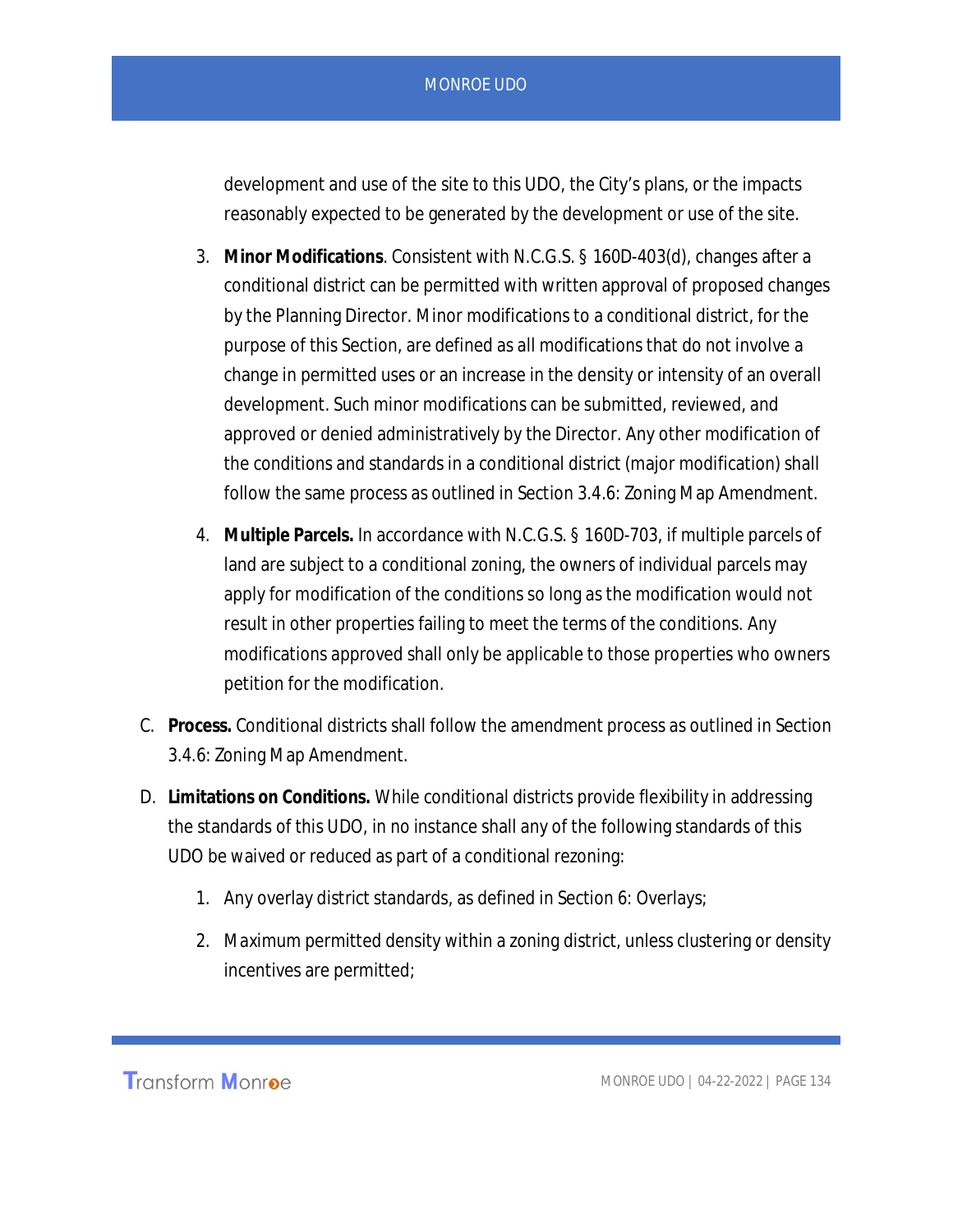- 3. Required access standards for development, as defined in Section 8.1.7.E.5: Access;
- 4. Sign standards, as defined in Section 8.2: Signs;
- 5. Street yard buffers, as defined in Section 8.3.7: Street Yard Buffers;
- 6. Design standards for single family and duplex, multifamily, non-residential and industrial buildings and development, as defined in Section 8.7: Design Standards;
- 7. Open space standards, as defined in Section 8.8: Open Space;
- 8. Mixed-Use zoning district standards, as defined in Section 5: Mixed-Use Zoning Districts.
- E. **Conditional Residential (C-R) District Standards.**
	- 1. **Intent.** The Conditional Residential (C-R) district is established to allow for residential developments that choose to go through the conditional rezoning process defined in Section 3.4.6: Zoning Map Amendment.
	- 2. **Standards.** All development within the C-R zoning district shall comply with the standards of this UDO unless an applicant requests that, and consents in writing to, additional or alternative requirements and standards, per N.C.G.S. § 160D-703(b). An applicant may also request reduced levels of certain standards in this UDO, subject to 4.6.D: Limitations on Conditions. If a specific request is not made regarding applicable standards or regulations, the standards defined in Section 4.2.2: RMD, in addition to all other applicable standards of this UDO, shall apply.
- F. **Conditional Office (C-O) District Standards.**
	- 1. **Intent.** The Conditional Office (C-O) district is established to allow for office and institutional developments that choose to go through the conditional rezoning process defined in Section 3.4.6: Zoning Map Amendment.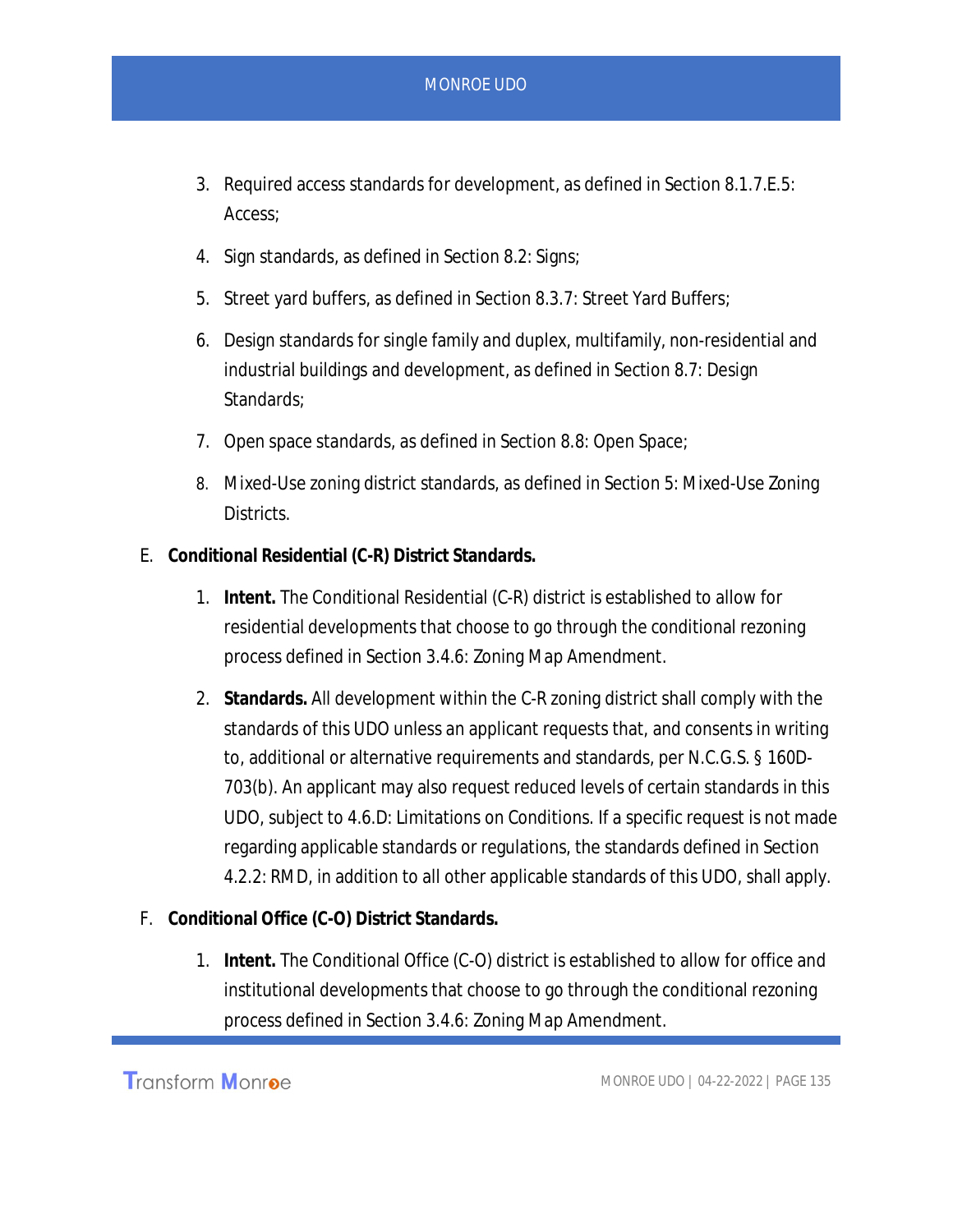2. **Standards.** All development within the C-O zoning district shall comply with the standards of this UDO unless an applicant requests that, and consents in writing to, additional or alternative requirements and standards, per N.C.G.S. § 160D-703(b). An applicant may also request reduced levels of certain standards in this UDO, subject to 4.6.D: Limitations on Conditions. If a specific request is not made regarding applicable standards or regulations, the standards defined in Section 4.3.1: OM, in addition to all other applicable standards of this UDO, shall apply.

- G. **Conditional Commercial (C-C) District Standards.**
	- 1. **Intent.** The Conditional Commercial (C-C) district is established to allow for commercial developments that choose to go through the conditional rezoning process defined in Section 3.4.6: Zoning Map Amendment.
	- 2. **Standards.** All development within the C-C zoning district shall comply with the standards of this UDO unless an applicant requests that, and consents in writing to, additional or alternative requirements and standards, per N.C.G.S. § 160D-703(b). An applicant may also request reduced levels of certain standards in this UDO, subject to 4.6.D: Limitations on Conditions. If a specific request is not made regarding applicable standards or regulations, the standards defined in Section 4.3.3: GB, in addition to all other applicable standards of this UDO, shall apply.
- H. **Conditional Industrial (C-I) District Standards.**
	- 1. **Intent**. The Conditional Industrial (C-I) district is established to allow industrial developments that choose to go through the conditional rezoning process defined in Section 3.4.6: Zoning Map Amendment.
	- 2. **Standards**. All development within the C-I zoning district shall comply with the standards of this UDO unless an applicant requests that, and consents in writing to, additional or alternative requirements and standards, per N.C.G.S. § 160D-703(b). An applicant may also request reduced levels of certain standards in this

Transform Monroe